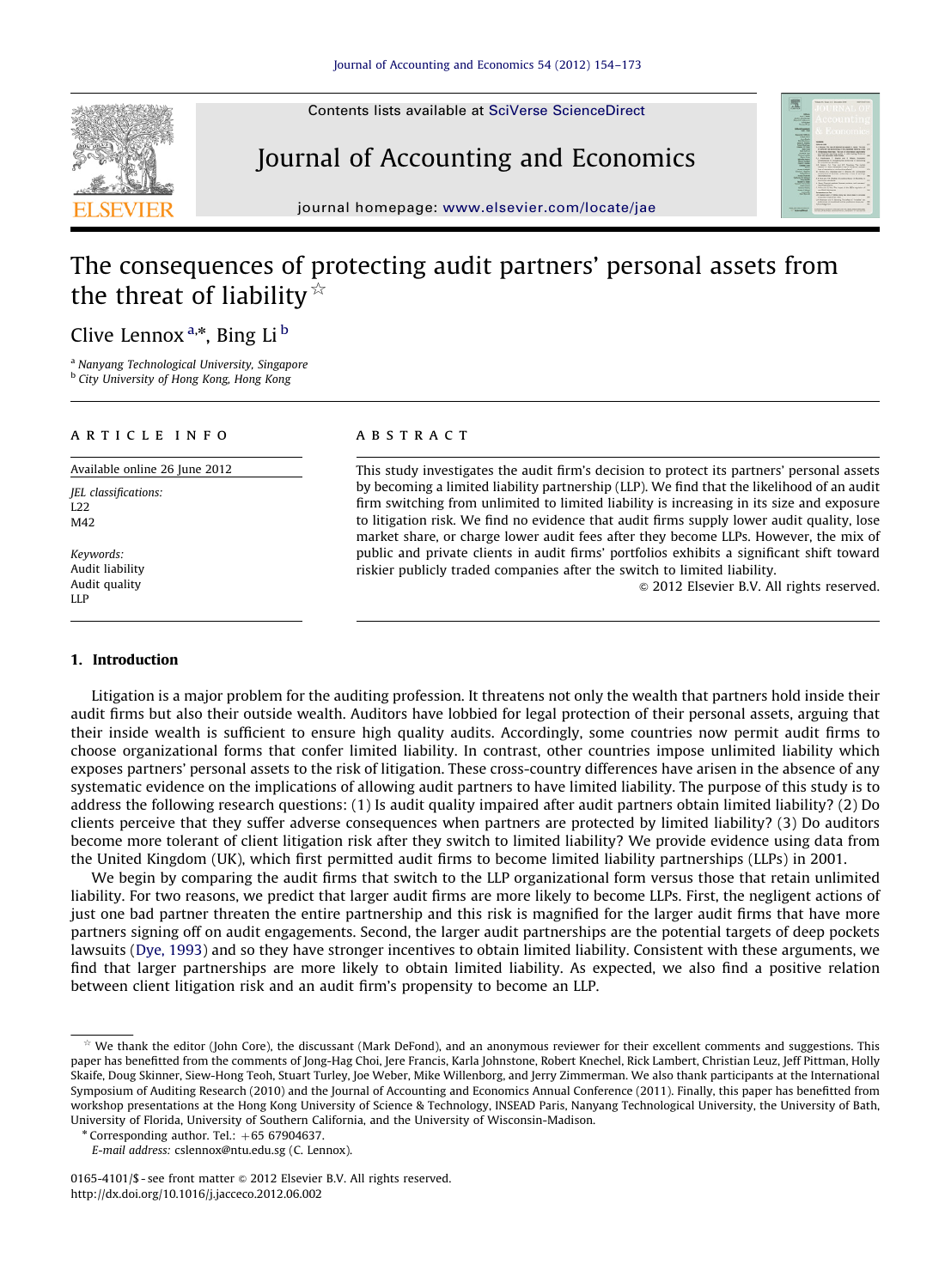Next, we turn to the primary motivation for the study, namely the consequences of allowing audit partnerships to become LLPs. In an unlimited liability partnership, both the wealth that partners hold inside the audit firm and the wealth that they hold outside the audit firm are exposed to the threat of litigation. In an LLP, the liability exposure is restricted to just the partners' inside wealth and the outside wealth of negligent partners. For example, if an unlimited liability partnership has inside wealth of \$50 million and a lawsuit costs \$150 million, then the partners in an unlimited liability partnership lose all of their inside wealth (\$50 million) and up to \$100 million of their outside wealth. On the other hand, if a partnership is organized as an LLP, then a lawsuit of \$150 million results in the partners losing all of their inside wealth (\$50 million) but only the negligent partner loses his outside wealth. Thus, the total exposure of non-negligent audit partners is greater in an unlimited liability partnership than in an LLP.

Theoretically, the impact of LLP adoption on audit quality is ambiguous. In an LLP, the outside wealth of partners who are not directly involved in the negligent audit is protected. Therefore, partners in an LLP have less incentive to monitor each others' work and less incentive to invest in quality control systems that assure high quality audits (e.g., staff training, hiring, and firing policies). Consequently, audit quality could drop after a firm switches from being an unlimited liability partnership to an LLP [\(Dye, 1993,](#page-19-0) [1995;](#page-19-0) [Chan and Pae, 1998](#page-18-0)). On the other hand, the switch to LLP status could result in higher audit quality because it shifts the relative burden of litigation away from partners who are not negligent to partners who are negligent. Because the personal assets of non-negligent partners are protected when the audit firm is an LLP, partners have stronger incentives to not be negligent on their own audits. This could lead to an improvement in audit quality after an audit firm becomes an LLP. In short, LLP status increases the marginal benefit of exerting effort on one's own audits, but it reduces the marginal benefit of monitoring the audits undertaken by other partners in the firm. The former effect results in higher audit quality, while the latter results in lower audit quality. Therefore, the overall effect of LLP adoption on audit quality is ambiguous. We test the implications for audit quality using three proxies: (1) the issuance of modified audit opinions, (2) the magnitude of abnormal accruals (both signed and absolute), and (3) accrual quality. For all three measures we find that LLP adoption has no significant net impact on audit quality.

Further, we investigate whether LLP adoption has other consequences for audit clients. Clients may perceive that LLP adoption is harmful to them because they no longer have recourse to the personal assets of non-negligent partners in the event that the audit firm files for bankruptcy. In addition, clients may perceive that LLP adoption is harmful because it results in lower audit quality or they may regard it as beneficial if LLP adoption results in higher audit quality. If clients perceive that LLP adoption is harmful to them, we would expect a fall in demand for an audit firm's services after it becomes an LLP. A fall in demand would mean that the audit firm either suffers a drop in its market share or it must offer lower audit fees in order to retain its clients. Therefore, if clients perceive that they are negatively impacted by LLP adoption, we predict that either the market shares of LLP firms or their audit fees would fall relative to the auditors that retain unlimited liability. To the contrary, however, we find that the audit fees and the market shares of LLP firms do not change significantly subsequent to LLP adoption. This suggests that companies do not perceive adverse consequences from LLP adoption and is consistent with our evidence that there is no impact on audit quality.

A third potential effect of LLP adoption is on the audit firm's tolerance of client litigation risk. We predict that audit firms extend their services to riskier types of companies after they obtain the protection of limited liability. Consistent with this prediction, we find that the mix of public and private clients in the audit firm's portfolio switches toward riskier public companies subsequent to LLP adoption. Except for this, however, we find no major changes in audit firms' portfolios after they become LLPs.

In summary, we find no evidence of adverse consequences to clients when auditors become LLPs. There is no drop in audit quality and clients apparently do not prefer to be audited by unlimited liability partnerships. These findings, however, raise an interesting question: given that there is no adverse effect on clients, why do some audit firms retain unlimited liability?

For two reasons, we argue that it is costly for an audit firm to become an LLP. First, LLP firms are required to make their own financial statements available to the general public. This is costly to the extent that auditors are forced to disclose proprietary information that they would otherwise prefer to remain hidden. Second, the financial statements of an LLP firm have to be independently verified by another auditor if the LLP firm meets the size requirements for a mandatory audit. (In our sample, 32 of the 38 audit firms that become LLPs are required to have their financial statements audited.) This means another auditor has access to the LLP firm's proprietary information including its clients. We expect that this is costly because the auditor of the LLP firm can approach a client with a lower fee when it finds out that the LLP firm is making high profits on an engagement. Such access to the LLP firm's private data makes it easier for the auditor of the LLP firm to "poach" the LLP's clients. Consistent with this prediction about client poaching, we find that clients are lost to the LLP firms' auditors at a higher rate subsequent to LLP adoption. That is, the audit firms that switch to the LLP organizational form lose clients to the firms that audit their financial statements.

Overall, our results suggest that audit firms become LLPs when the private benefits of limited liability outweigh the private costs. LLP adoption confers private benefits because it protects the outside wealth of non-negligent partners. On the other hand, LLP adoption is costly because LLP firms are required to file their own financial statements that are subject to independent audit. Beyond the private consequences to audit firms, we find no evidence that LLP adoption has adverse consequences for audit quality or that companies prefer to be audited by firms with unlimited liability. The absence of negative externalities is important because it weakens the economic argument for forcing auditors to have unlimited liability.

This study contributes to our understanding on the role of liability in driving audit quality. There is a widespread belief that unlimited liability is important for incentivizing auditors to provide high quality audits [\(Dye, 1993,](#page-19-0) [1995;](#page-19-0) [Chan and](#page-18-0)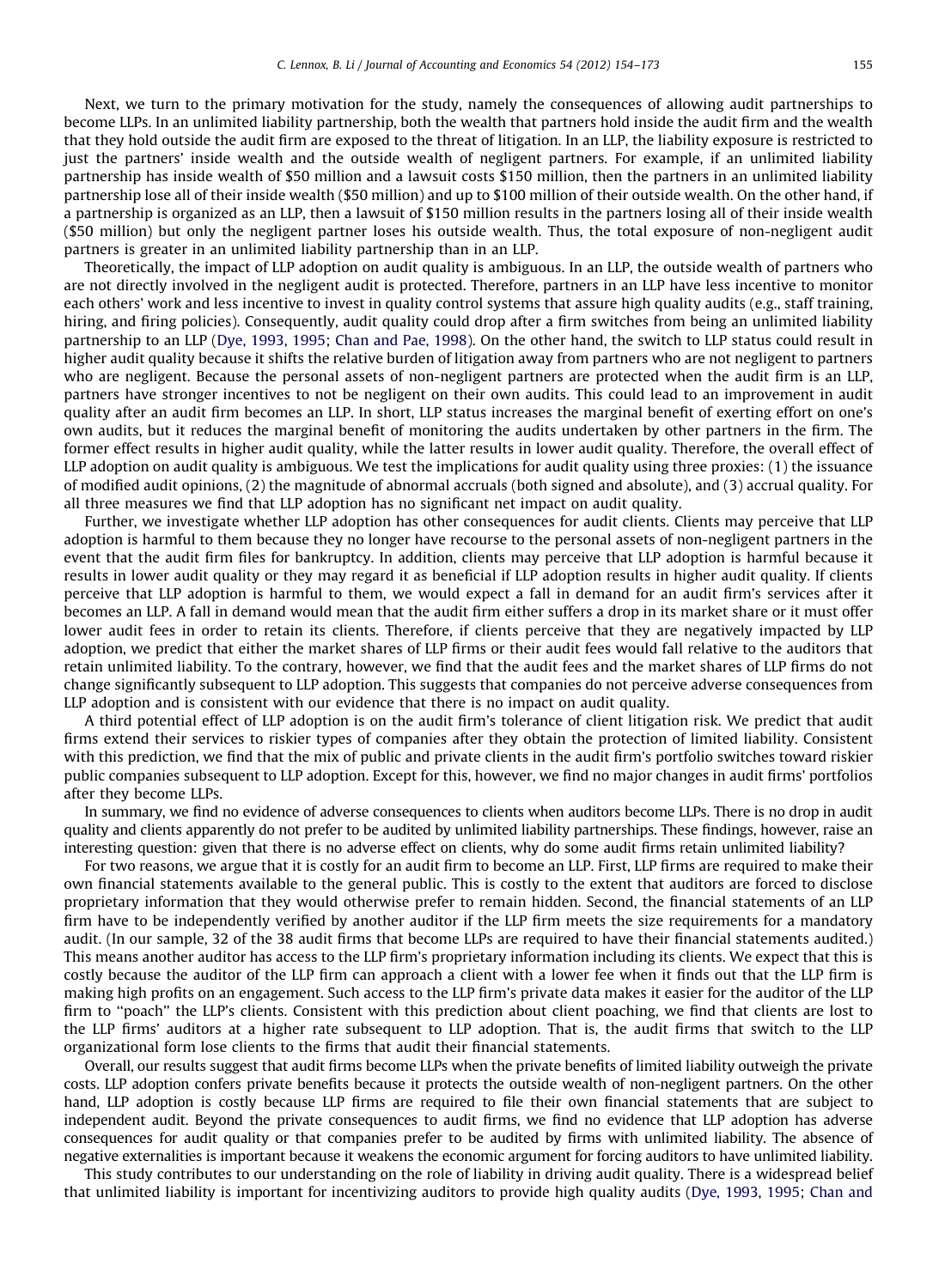[Pae, 1998\)](#page-18-0). The findings in this study, however, suggest that limiting audit partners' personal exposure does not adversely impact audit quality or clients' perceptions of the economic value of audits. This is consistent with other factors such as auditor reputation playing an important role in incentivizing auditors (e.g., [Chaney and Philipich, 2002](#page-18-0); [Weber et al., 2008](#page-19-0)).

The remainder of this paper is as follows. Section 2 discusses the prior literature and identifies the countries that allow audit partners' personal assets to be protected from the threat of litigation. Section 2 goes on to explain why we focus on the UK for our analysis. [Section 3](#page-5-0) discusses an audit firm's incentives to become an LLP and the potential consequences of this decision. [Section 4](#page-6-0) describes the sample and presents descriptive evidence on the types of audit firms that switch to limited liability. [Section 5](#page-9-0) examines the consequences of LLP adoption for: audit firms' market shares, audit fees, audit quality, and client poaching. [Section 6](#page-16-0) concludes.

#### 2. Unlimited versus limited liability for audit partners

#### 2.1. Related prior literature

Whereas this paper examines the consequences of protecting partners' personal assets, most prior studies focus on the consequences of protecting the wealth held inside audit firms. For example, [Lee and Mande \(2003\),](#page-19-0) [Francis and Krishnan](#page-19-0) [\(2003\)](#page-19-0), [Choi et al. \(2004\)](#page-19-0), and [Geiger et al. \(2006\)](#page-19-0) investigate the consequences of the Private Securities Litigation Reform Act (PSLRA 1995), which reduced the liability threat for audit firms in the US. A limitation of these studies, however, is that they lack a control sample of audit firms that did not experience a reduction in the liability threat following the enactment of the PSLRA. Therefore, these studies cannot distinguish between the consequences of the PSLRA versus other events taking place at the same time. In particular, all the major US audit firms became LLPs around the time that the PSLRA was passed, making it virtually impossible to distinguish between the effects of the PSLRA versus LLP adoption.

There is one prior study on the consequences of allowing audit firms to become LLPs. [Muzatko et al. \(2004\)](#page-19-0) examine how LLP adoption affects the magnitude of under-pricing in the initial public offerings of US companies. In their study, the treatment variable for LLP adoption is a dummy variable equal to one in 1994 (the adoption year for every audit firm in their sample) and zero in 1993 (the pre-adoption year for every firm). Because every audit firm in their sample becomes an LLP in 1994, they lack a control sample of audit firms that do not become LLPs. Unlike Muzatko et al. (2004), our sample comprises audit firms that become LLPs and audit firms that retain unlimited liability. This allows us to investigate the consequences of LLP adoption using a difference-in-differences research design that controls for audit firm fixed effects and year fixed effects. In addition, it allows us to examine why some audit firms change their organizational form whereas other firms do not. We show that larger audit firms and firms that have riskier clients are more likely to become LLPs. In contrast, the smaller audit firms and firms with less risky clients remain as unlimited liability partnerships. In addition, our study examines whether the LLP structure affects audit quality, audit pricing, and audit firms' client portfolios, whereas Muzatko et al. (2004) examine only IPO under-pricing.

In another related study, [Firth et al. \(2012\)](#page-19-0) compare audit reporting practices by auditors that are unlimited liability partnerships and auditors that are limited liability corporations. Using a sample of Chinese audits in the period 2000–2004, they find that unlimited liability partnerships are more likely than limited liability corporations to issue modified audit opinions. [Firth et al. \(forthcoming\)](#page-19-0) conclude that limited liability results in lower auditor reporting conservatism. In their study the comparison is between unlimited liability partnerships and limited liability corporations, whereas in our study the comparison is between unlimited liability partnerships and limited liability partnerships. Whereas incorporation protects the outside wealth of both negligent and non-negligent partners, the LLP organizational form affords no protection to negligent partners as their outside wealth remains exposed to the threat of litigation. This may explain why [Firth et al.](#page-19-0) [\(forthcoming\)](#page-19-0) find reduced auditor conservatism when partnerships become corporations, whereas we find no evidence of reduced conservatism when partnerships switch from unlimited to limited liability. Another possible explanation is that [Firth et al. \(forthcoming\)](#page-19-0) examine audit firms in China where the institutional environment is relatively weak. The consequences of adopting liability may be relatively benign in countries like the UK and US where other institutional mechanisms ensure high quality audits.

#### 2.2. International evidence

In many countries, audit partners are required to have unlimited liability. In this situation, a partner's personal wealth is at risk even when that partner is not negligent and instead another partner in the same firm acts negligently. Arguing that this is overly burdensome, many auditors have lobbied governments to allow organizational forms that confer limited liability. In the US, this resulted in all of the major audit firms becoming LLPs in 1994 (Muzatko et al., 2004). In the UK, auditors were allowed to have limited liability until an accounting scandal in the late 1920s. The scandal created a perception that auditors needed to have unlimited liability in order to maintain their incentives for high quality auditing ([Napier, 1998](#page-19-0)). Thus, the recent rule change in 2001 permitting UK auditors to have limited liability is a return to a legal regime that was in effect before the late 1920s.

Other countries have followed the recent UK and US examples by allowing audit firms to obtain limited liability. [Table 1](#page-3-0) shows the different legal requirements for 55 countries. Auditors have unlimited liability in 14 of the 55 countries (Argentina, Brazil, Egypt, Indonesia, Iran, Israel, Jordan, Kenya, Malaysia, Nigeria, Pakistan, Philippines, Uruguay, and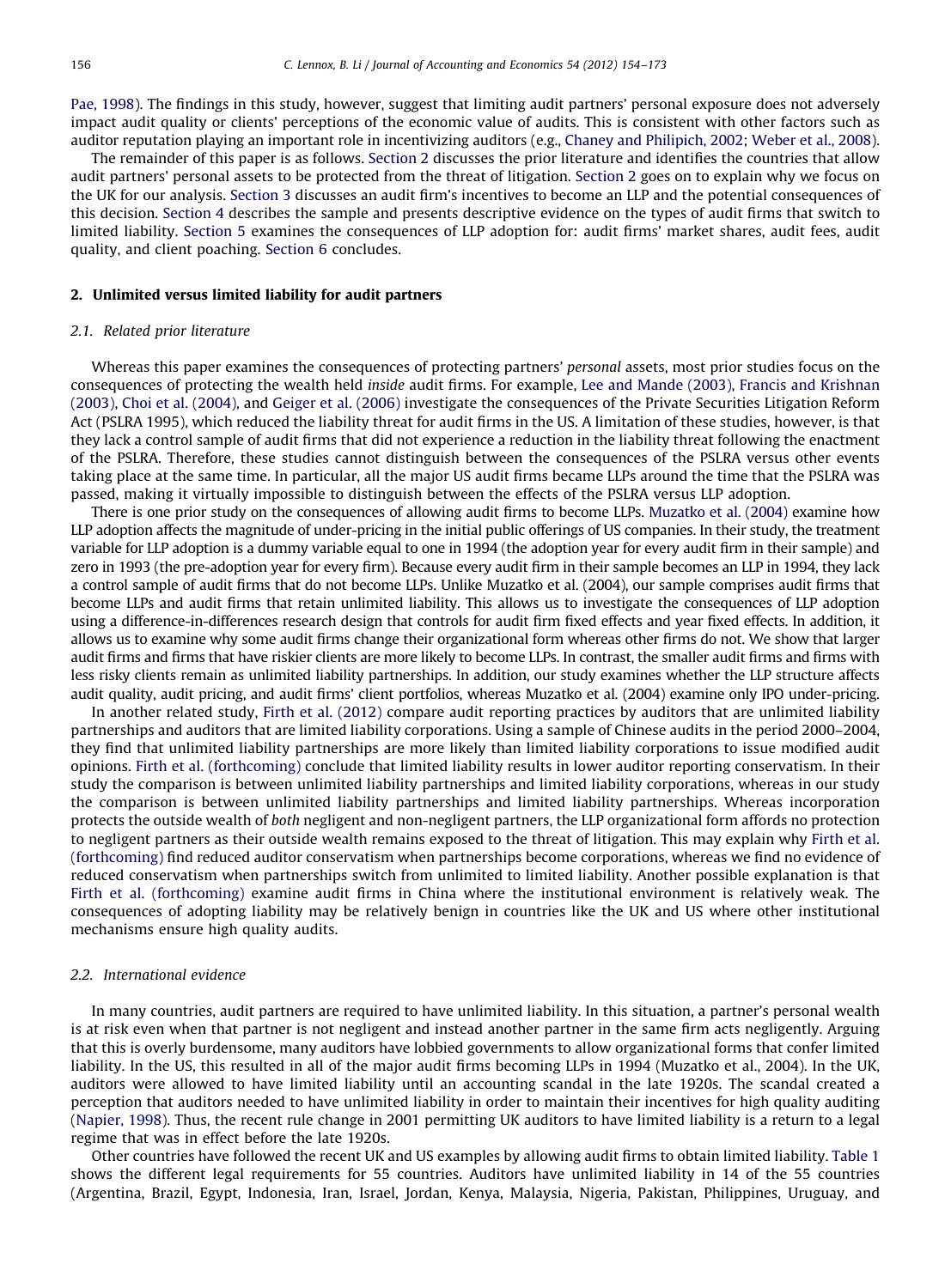<span id="page-3-0"></span>Audit partner liability and the litigation threat against audit firms around the world.

| Panel A: Cross-country comparisons |                                                            |                                                                   |  |  |  |
|------------------------------------|------------------------------------------------------------|-------------------------------------------------------------------|--|--|--|
| Country                            | Are audit partners permitted to<br>have limited liability? | Index of litigation threat against audit<br>firms (Wingate, 1997) |  |  |  |
| Argentina                          | No                                                         | 3.61                                                              |  |  |  |
| Australia                          | Yes                                                        | 10.00                                                             |  |  |  |
| Austria                            | Yes                                                        | 3.61                                                              |  |  |  |
| Belgium                            | Yes                                                        | 4.82                                                              |  |  |  |
| Brazil                             | No                                                         | 4.82                                                              |  |  |  |
| Canada                             | Yes                                                        | 8.07                                                              |  |  |  |
| Chile                              | Yes                                                        | 2.42                                                              |  |  |  |
| Colombia                           | Yes                                                        | 2.42                                                              |  |  |  |
| Costa Rica                         | Yes                                                        | 3.61                                                              |  |  |  |
| Denmark                            | Yes                                                        | 4.82                                                              |  |  |  |
| Ecuador                            | Yes                                                        | 2.42                                                              |  |  |  |
| Egypt                              | No                                                         | n.a.                                                              |  |  |  |
| El Salvador                        | n.a.                                                       | 1.00                                                              |  |  |  |
| Finland                            | Yes                                                        | 3.61                                                              |  |  |  |
| France                             | Yes                                                        | 6.22                                                              |  |  |  |
| Germany                            | Yes                                                        | 6.22                                                              |  |  |  |
| Greece                             | Yes                                                        | 3.61                                                              |  |  |  |
| Guatemala                          | n.a.                                                       | 2.42                                                              |  |  |  |
| Hong Kong                          | Yes                                                        | 10.00                                                             |  |  |  |
| India                              | Yes                                                        | 2.42                                                              |  |  |  |
| Indonesia                          | No                                                         | 3.61                                                              |  |  |  |
| Iran                               | No                                                         | 1.00                                                              |  |  |  |
| Ireland                            | Yes                                                        | 6.22                                                              |  |  |  |
| Israel                             | No                                                         | n.a.                                                              |  |  |  |
| Italy                              | Yes                                                        | 6.22                                                              |  |  |  |
| Jamaica                            | n.a.                                                       | 3.61                                                              |  |  |  |
| Japan                              | Yes                                                        | 4.82                                                              |  |  |  |
| Jordan                             | No                                                         | n.a.                                                              |  |  |  |
| Kenya                              | No                                                         | n.a.                                                              |  |  |  |
| Malaysia <sup>§</sup>              | No                                                         | 3.61                                                              |  |  |  |
| Mexico                             | Yes                                                        | 4.82                                                              |  |  |  |
| Netherlands                        | Yes                                                        | 6.22                                                              |  |  |  |
| New Zealand                        | n.a.                                                       | 10.00                                                             |  |  |  |
| Nigeria                            | No                                                         | n.a.                                                              |  |  |  |
|                                    | Yes                                                        | 6.22                                                              |  |  |  |
| Norway<br>Pakistan                 | No                                                         | 1.00                                                              |  |  |  |
| Panama                             |                                                            | 3.61                                                              |  |  |  |
| Peru                               | n.a.<br>Yes                                                | 2.42                                                              |  |  |  |
|                                    | No                                                         | 3.61                                                              |  |  |  |
| Philippines<br>Portugal            | Yes                                                        | 3.61                                                              |  |  |  |
|                                    |                                                            |                                                                   |  |  |  |
| Singapore                          | Yes                                                        | 4.82                                                              |  |  |  |
| South Africa                       | Yes                                                        | 4.82                                                              |  |  |  |
| South Korea                        | Yes                                                        | 3.61                                                              |  |  |  |
| Spain                              | Yes                                                        | 4.82                                                              |  |  |  |
| Sri Lanka                          | Yes                                                        | n.a.                                                              |  |  |  |
| Sweden                             | Yes                                                        | 4.82                                                              |  |  |  |
| Switzerland                        | Yes                                                        | 6.22                                                              |  |  |  |
| Taiwan                             | Yes                                                        | 3.61                                                              |  |  |  |
| Thailand                           | Yes                                                        | 3.61                                                              |  |  |  |
| Turkey                             | Yes                                                        | 2.42                                                              |  |  |  |
| United Kingdom                     | Yes                                                        | 10.00                                                             |  |  |  |
| <b>United States</b>               | Yes                                                        | 15.00                                                             |  |  |  |
| Uruguay                            | No                                                         | 1.65                                                              |  |  |  |
| Venezuela                          | n.a.                                                       | 3.61                                                              |  |  |  |
| Zimbabwe                           | No                                                         | n.a.                                                              |  |  |  |
|                                    |                                                            |                                                                   |  |  |  |

Panel B: Audit partner limited liability and the litigation threat against audit firms

Prob(Limited<sub>k</sub>=1)= $f$ ( $\alpha_0 + \alpha_1$  Wingate<sub>k</sub>)

where:

Limited<sub>k</sub> = 1 if country k permits audit partners to have limited liability, = 0 if audit partners are required to have unlimited liability.

Wingate<sub>k</sub>=Index of litigation threat against audit firms in country k [\(Wingate, 1997\)](#page-19-0).

Logit model estimation results (with robust standard errors):

| Intercept                 |                                      | Wingate $_k$  |                        |
|---------------------------|--------------------------------------|---------------|------------------------|
| $Coeff. = -$<br>1.58<br>- | ワつ水<br>$z$ -stat. $=$ -<br>-<br>1.72 | $CoeffL=0.80$ | $z$ -stat. $=$ 2.98*** |
|                           |                                      |               |                        |

\*\*\* Statistically significant at the 10% and 1% levels (two-tailed).

Notes: Because there is no public record of the countries that permit audit partners to protect their personal assets, we obtained this information by contacting regulators, accounting firms, professional accounting associations, and accounting academics around the world. The organizational forms that confer limited liability differ across countries. In some countries, audit firms are allowed to be corporations, which protects partners in the event that the audit company enters bankruptcy. In other countries, audit firms are allowed to become limited liability partnerships. The LLP organizational form provides the same protection to partners' personal assets as incorporation but typically the LLP organizational form is more tax efficient. Other countries have limited liability organizational forms that are unique to themselves. For example, the Gesellschaft mit beschrankter Haftung (GmbH) is a legal entity that is common in ¨ Germany, Austria, Switzerland, and other Central European countries, and allows the owners to escape personal liability for the organization's debts. LLP legislation has been drafted for Malaysia but has not yet been passed.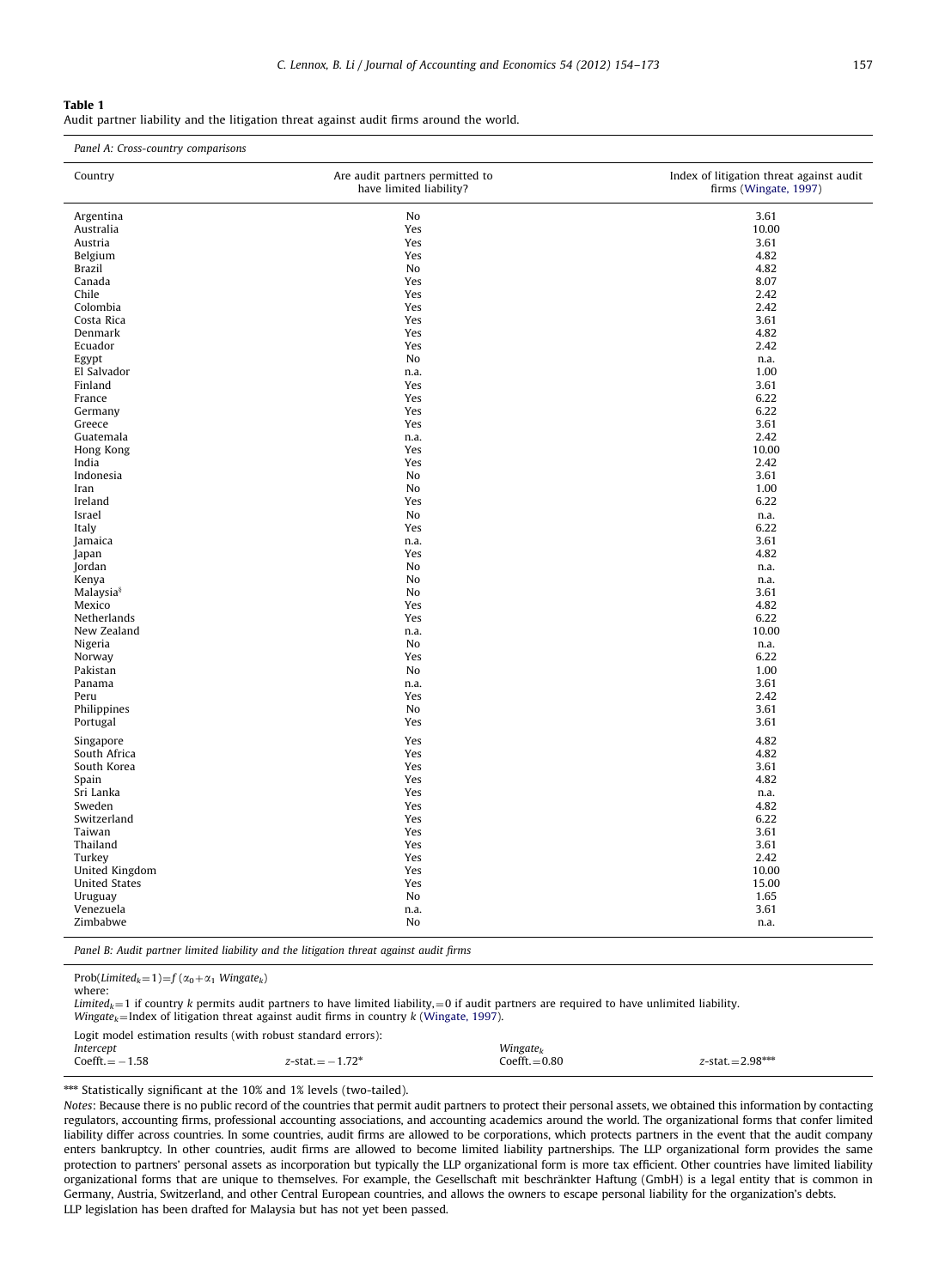Zimbabwe). In several countries, the limited liability option became available only recently; e.g., Singapore in 2005, India and Taiwan in 2009, and Ireland in 2010.

The litigation threat to the wealth that partners hold inside their audit firms can be measured using the [Wingate index](#page-19-0) [\(1997\),](#page-19-0) which was developed by an international insurance underwriter based on an assessment of the litigation risk faced by audit firms in each country.<sup>1</sup> The highest litigation threat is in the US which has a Wingate score of 15.00 and the lowest is in El Salvador, Iran, and Pakistan, which have scores of just 1.00 (Col. (3) of [Table 1](#page-3-0)). We expect that countries would pass legislation allowing partners' personal assets to be protected when the risk of litigation to partners' inside wealth is high. We therefore predict a positive association between the Wingate index and an indicator variable that equals one if audit partners are permitted to have limited liability (zero otherwise). Consistent with this, Panel B of [Table 1](#page-3-0) reports a significant positive relation between the Wingate index and laws that permit audit firms to protect partners' outside wealth.

#### 2.3. The UK experience

Like the US, the UK experienced a litigation explosion in the 1980s and 1990s. According to a study by the Institute of Chartered Accountants of England and Wales [\(ICAEW, 1994\)](#page-19-0), the number of claims against Big Six firms (as reported to insurers and remaining open at the year-end) increased from just 3 in 1983 to 627 in 1993. At the same time, there was a large increase in the size of the litigation claims. In 1983, the average of the three largest claims was the equivalent of £38.9 million, but by 1993 this had increased to £487 million. More recently, a study by [London Economics \(2006\)](#page-19-0) documents that there are six claims against UK auditors in excess of  $\epsilon$ 250 million. Their analysis suggests that a litigation award of  $\epsilon$ 200–400 million could trigger the collapse of one of the Big Four audit firms in the UK, while a penalty of  $\epsilon$ 30–40 million could cause a smaller audit firm to fold. Thus, audit partners in the UK have good reason to be concerned about protecting their personal assets.

Further, the availability of insurance cover has declined because the litigation explosion made the insurance firms' historic data less reliable for predicting future contingencies and so insurers found it difficult to estimate litigation probabilities and future settlement amounts. The absence of reliable estimates combined with the rapidly changing litigation environment meant that insurers became unwilling to insure auditors, particularly the Big Six firms ([Moizer and](#page-19-0) [Hansford-Smith, 1998](#page-19-0)). Auditors responded to this situation by lobbying the government for protection from litigation. The draft Limited Liability Partnership Bill [\(Select Committee on Trade and Industry \(1998\)](#page-19-0): Fourth Report, para. 14) reveals the reasons behind the government's decision to pass the legislation:

''There is evidence to suggest that there has been a significant increase in the number and level of claims against professional partnerships, and against large firms of accountants in particular [...] These concerns are not limited to the large partnerships. Smaller professional partnerships, particularly in high risk areas may also face claims which go far beyond their insured cover.''<sup>2</sup>

In addition to the high litigation risk facing audit firms in the UK, we argue that this setting has three other advantages. First, every audit firm is required to disclose the date that it becomes an LLP. This information is necessary for our study because we are interested in the consequences of switching to limited liability. Unfortunately, in most countries, it is not possible to identify which audit firms take advantage of the option to switch from unlimited to limited liability or the dates that they switch. Second, because there are costs to becoming an LLP, some audit firms choose to retain unlimited liability. This allows us to identify a treatment group of auditors that change their organizational form and a control group of auditors that retain unlimited liability. Thus, we are able to implement a difference-in-differences research design that tests whether audit outcomes are significantly different after audit firms become LLPs compared with a control sample of audit firms that retain unlimited liability. Finally, the UK requires private audit clients to publicly file their audited financial statements.<sup>3</sup> This allows us to measure an audit firm's portfolio weighting towards public companies versus private companies. This is important because we predict that audit firms are more likely to become LLPs when their portfolios contain a relatively high proportion of public companies. Further, we expect that audit firms' portfolios become more heavily weighted toward public companies after they obtain limited liability. These tests are only possible in a country like the UK where data are available on both private and public companies.

<sup>&</sup>lt;sup>1</sup> Prior studies in the audit literature commonly use the [Wingate \(1997\)](#page-19-0) index to measure the threat of litigation against audit firms ([Francis et al.,](#page-19-0) [2005](#page-19-0); [Choi et al., 2008](#page-19-0); [Choi et al., 2009;](#page-19-0) [Hay and Knechel, 2010\)](#page-19-0).

 $^2$  The ICAEW requires every audit firm – regardless of size – to have insurance coverage of at least £1.5 million. Insurance is paid at the national level rather than at the global level, which reflects that foreign affiliates are generally not liable for the actions of a domestic audit firm. While the ICAEW requires every audit firm to be insured, it does not require insurance of partners' personal assets. Unfortunately, due to lack of data, it is unknown whether partners insure their personal assets or the impact of LLP adoption on insurance coverage.

 $3$  Every company and LLP firm in the UK is required to file its financial statements with a central depository (Companies House). The financial statements are available to the general public and are used by database providers to compile information on private and public companies. This is different from the US where private companies are not required to make their financial statements publicly available.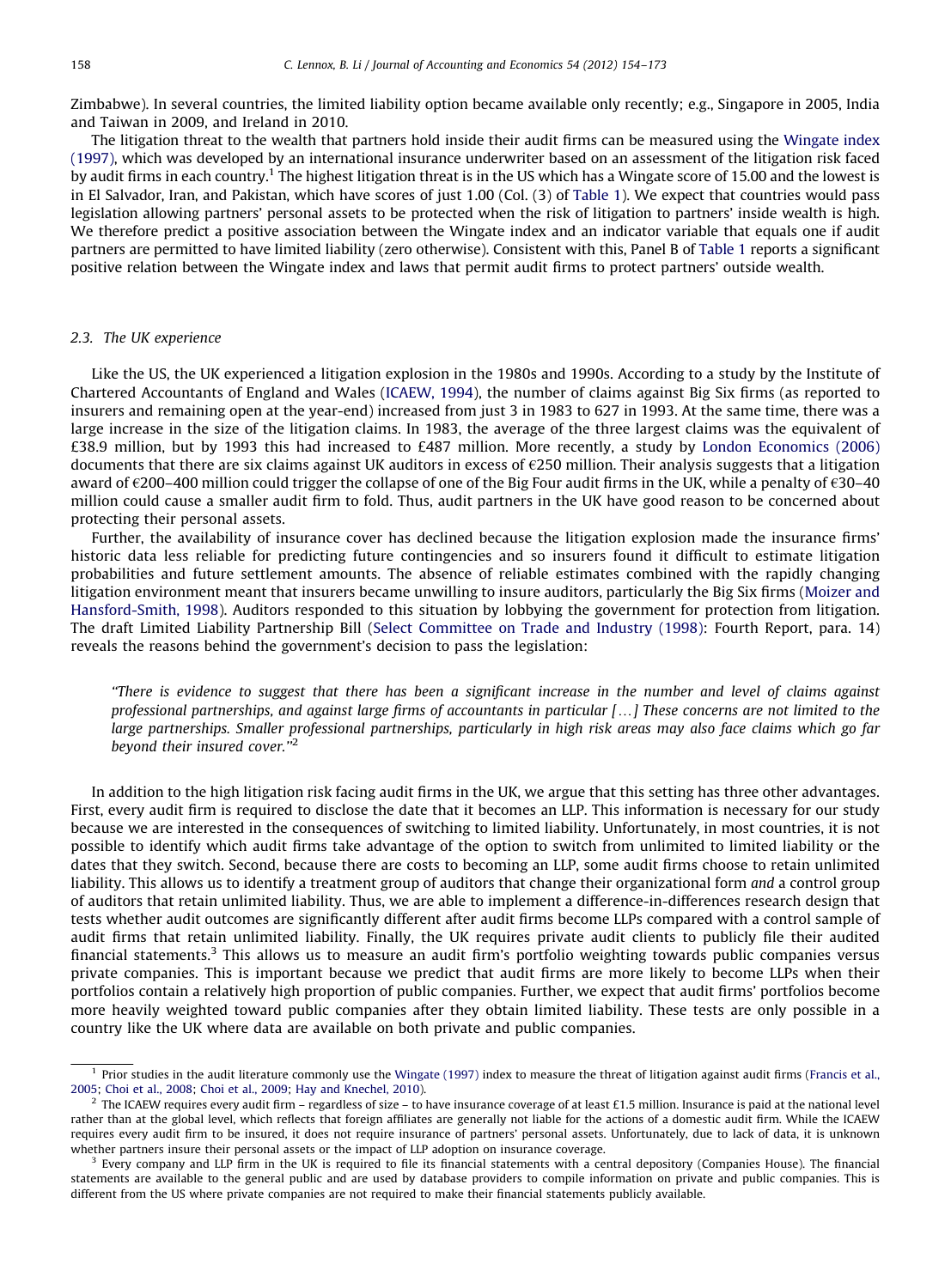## <span id="page-5-0"></span>3. Causes and consequences of switching to limited liability

#### 3.1. An audit firm's incentives to become an LLP

The key difference between an unlimited liability partnership and an LLP is that, in an unlimited liability partnership, a partner's personal wealth is at risk due to the negligent actions of other partners in the firm. In contrast, a non-negligent partner's personal wealth is protected in an LLP. In both an unlimited liability partnership and an LLP, there is no protection afforded to partners' inside wealth or to the personal assets of negligent partners.

We expect that the benefits of being an LLP are greater for audit partnerships whose clients pose high litigation risk. We also expect that the benefits of LLP adoption are greater for the larger auditors. For example, in a two partner firm partner A only has to worry about the degree of care that partner B exercises, whereas in a firm with one hundred partners partner A has to be concerned about the audits of ninety-nine other partners. Therefore, the larger partnerships have stronger incentives to become LLPs. Moreover, large audit firms are potentially exposed to deep pockets lawsuits in which plaintiffs attempt to recoup some of their losses following corporate failure ([Dye, 1993](#page-19-0)). We expect a greater demand from the partners of larger audit firms for protection against such lawsuits.<sup>4</sup>

## 3.2. An audit firm's incentives to retain unlimited liability

An auditor may retain unlimited liability because it has little to gain from switching to the LLP organization form. For example, LLP status is not beneficial to a single partner audit firm because a negligent partner's personal assets are not protected. In addition, audit firms need to consider the implications of a change in organizational form for their reputations ([Mayhew, 2001;](#page-19-0) [Skinner and Srinivasan, in press\)](#page-19-0). LLP adoption could damage these reputations if financial statement users perceive that limited liability would impair audit quality. Therefore, auditors may retain unlimited liability in order to signal their commitment to high audit quality.

Moreover, it is not obvious that the larger audit firms are in fact more likely to become LLPs. Academic research finds that smaller auditors permit more earnings management ([Becker et al., 1998;](#page-18-0) [Francis et al., 1999\)](#page-19-0), allow more fraud ([Lennox and Pittman, 2010](#page-19-0)), and are sued more often [\(Palmrose, 1988\)](#page-19-0). Thus, the smaller auditors may perceive a greater need for protection against lawsuits. In addition, the large audit firms may be less concerned about litigation risk since their risks can be spread across more highly diversified portfolios of clients ([Francis and Krishnan, 2003\)](#page-19-0).

### 3.3. Consequences for audit quality

The consequences of LLP adoption for audit quality are theoretically ambiguous. On one hand, switching to LLP status reduces the exposure of non-negligent partners as it protects their personal assets in the event that a litigation suit triggers the audit firm's bankruptcy. This reduces the marginal benefit of monitoring other partners in the audit firm. Likewise, LLP adoption may result in an audit firm investing less in quality control systems that are designed to ensure a uniformly high level of quality across all partners. For example, the LLP firm may invest less in training and in attracting high quality staff. Therefore, audit quality may drop subsequent to LLP adoption.

On the other hand, audit quality may improve because LLP adoption increases a partner's incentives to exert effort on his own audits. LLP adoption protects the personal assets of non-negligent partners, but it affords no protection to partners who are negligent. An engagement partner has an incentive to work hard in the LLP because the partner knows that by not being negligent, he protects his personal assets. This incentive is diminished in the unlimited liability partnership because even if a partner is not negligent, he can lose his personal assets due to the negligent actions of other partners. Accordingly, the marginal benefit to a partner from exerting more effort is higher when the audit firm is organized as an LLP.

In short, LLP adoption gives stronger incentives for partners to exert effort on their own audit engagements but it gives them weaker incentives to ensure that other partners in the same firm are providing high quality audits. When a firm switches to LLP status, audit quality is expected to fall (increase) if the monitoring effect outweighs (is outweighed by) the effort effect.

## 3.4. The responses of audit clients to LLP adoption

Clients may prefer to be audited by firms that have unlimited liability if they perceive that LLP auditors have weaker incentives to provide high quality audits. On the other hand, clients may prefer to be audited by LLPs if they perceive that LLPs supply higher quality audits. Therefore, the impact of LLP adoption on the demand for audits is ambiguous. If clients prefer to be audited by firms that have unlimited liability, there will be a drop in demand for an audit firm's services after it becomes an LLP. In this situation, we would expect one or both of the following outcomes. Either clients would switch

<sup>&</sup>lt;sup>4</sup> To find out why audit firms adopt LLP status, we mailed a short informal questionnaire to the 38 firms in our sample that become LLPs and we received replies from 14 firms. All 14 firms stated that they chose to become LLPs in order to protect their partners' personal assets from the threat of liability.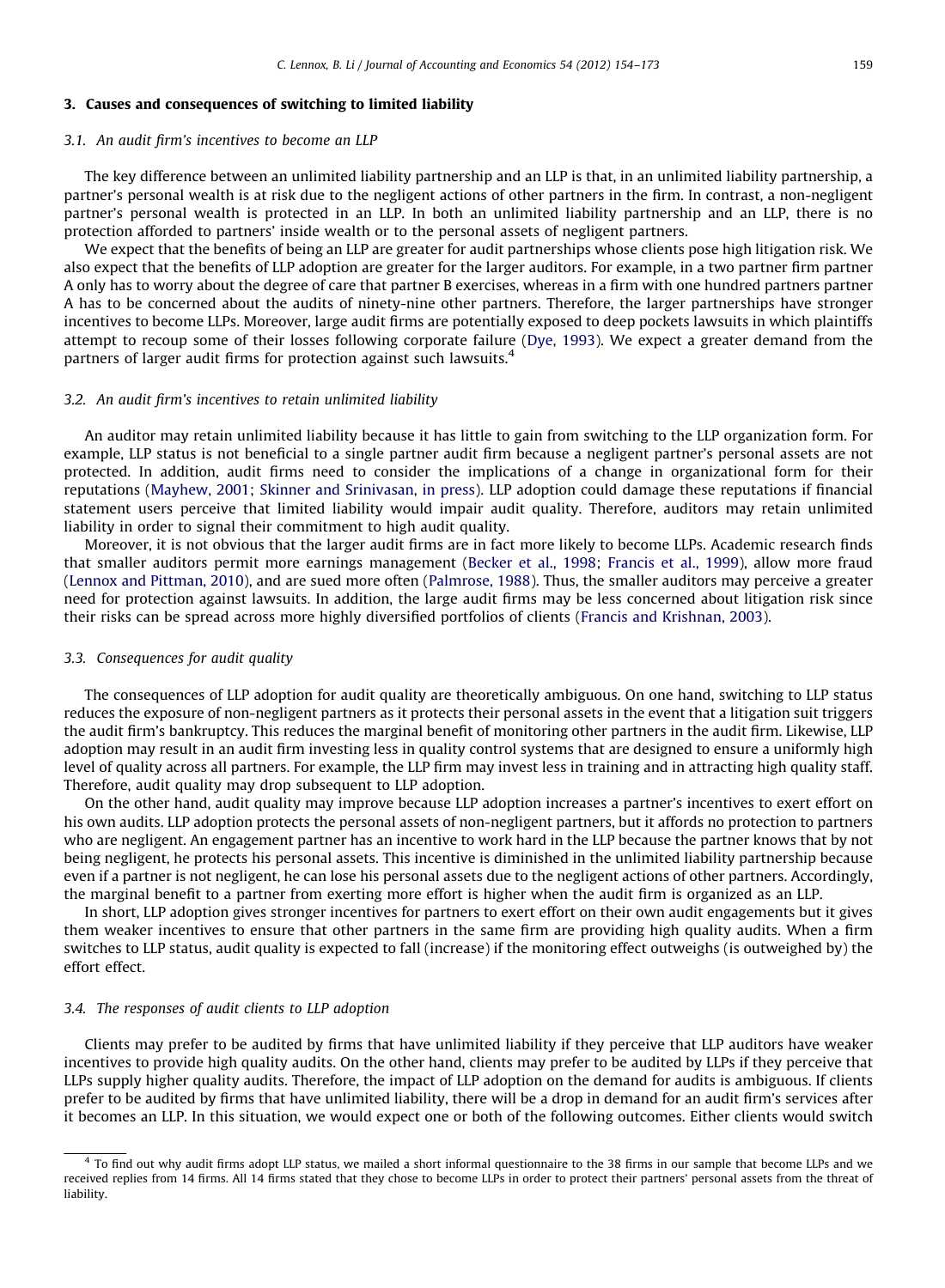<span id="page-6-0"></span>from the LLP firms to auditors that have unlimited liability or the LLP firms would need to offer lower audit fees in order to prevent their clients switching away. Therefore, we test whether there is a significant drop in audit firms' market shares and/or their audit fees after they switch to the LLP organizational form.

## 3.5. Disclosure costs and client poaching

An audit firm may retain unlimited liability if it believes that LLP adoption would result in lower audit quality and/or a fall in demand for the firm's services. In addition, there are other reasons why a partnership may decide not to switch to LLP status. First, every LLP firm is required by law to publicly disclose its financial statements. Such disclosures can be costly to the extent that they force firms to reveal proprietary information to competitors that they would prefer to remain hidden [\(Verrecchia, 1983](#page-19-0); [Feltham and Xie, 1992](#page-19-0); [Darrough, 1993](#page-19-0); [Gigler, 1994](#page-19-0)). A survey by the UK's [Accountancy](#page-18-0) [Magazine \(May 2005\)](#page-18-0) finds that some audit firms have chosen to retain unlimited liability because they want their financial statements to be kept private:

''In discussions with independent practices we discovered that by far the biggest stumbling block is the need for disclosure. The accounts of an LLP are available for anyone to read and there are elements of disclosure of members' interests. This [disclosure] reveals the company's profits and the income of its members, and it is this information that some firms are extremely reluctant to reveal.''

If an audit firm's financials show that its profits are high, then public disclosure of these financials could drive clients away because they think they are being overcharged. Regulators have also expressed concerns about an alleged lack of competition in the UK audit market [\(Oxera, 2006;](#page-19-0) [Select Committee on Economic Affairs, 2011\)](#page-19-0) and such concerns could be exacerbated by the disclosure of auditors' profits.

In addition to the disclosure requirement, 32 of the 38 LLP firms in our sample are required to have their financial statements independently audited because they meet the UK's size thresholds for a mandatory audit (more on this in Section 4.1). When an LLP firm has its own financial statements audited, then another audit firm has access to the LLP firm's internal commercial information. We expect that this would make it easier for the auditor of the LLP firm to poach some of the LLP firm's clients. For example, the auditor of the LLP firm can approach a client with a lower bid when it finds out that the LLP firm is making high profits on a certain engagement. Therefore, we predict that LLP firms lose more clients to their auditors during the period they are audited (i.e., after LLP adoption) compared with the period before they are audited. Evidence in support of this client poaching prediction would imply that it is costly to obtain limited liability because the LLP firm has to share proprietary information about its commercial operations with another auditor.<sup>5,6</sup>

The reasons why audit firms become (do not become) LLPs can be inferred from the ex ante characteristics of auditors that change (do not change) their organizational form and from the ex post consequences of this decision. However, some factors can be assessed only by looking at ex post data. For example, client poaching can only be gauged by examining whether LLP firms lose more clients to their auditors after they become LLPs. Thus, we examine the issue of why audit firms become LLPs and the consequences of this decision using both an ex ante analysis that explains which firms adopt LLP status (Section 4) and ex post analysis that investigates the consequences of LLP adoption [\(Section 5\)](#page-9-0).

## 4. The ex ante characteristics of adopters and non-adopters

## 4.1. Sample

While every LLP firm is required to file financial statements, those statements are only required to be audited if the LLP is relatively large. For fiscal years ending before January 30, 2004, an audit is required if the LLP's sales exceed £1 million or its total assets exceed £1.4 million. For later fiscal years, the size thresholds are £5.6 million for sales and £2.8 million for total assets. There are 32 LLP firms that meet one or both of these size thresholds and which therefore have their financial statements audited by another audit firm.

We cannot impose the same size thresholds on other audit firms because the sales and assets of non-LLP firms are not disclosed as they are not required to file their financial statements. Instead, we require that the audit firms undertake at least 100 audit engagements in one or more of the sample years. This sampling restriction yields a total of 97 audit firms. Next, we delete from the entire sample period any company audited by Andersen. We delete such companies because otherwise there would be a mechanical increase in the number of audits by other audit firms, following Andersen's disappearance in 2002. We also exclude KPMG because it was already a limited liability company before the introduction

<sup>&</sup>lt;sup>5</sup> There used to be a rule in the code of professional ethics that prevented audit firms from making unsolicited approaches to the clients of their competitors. However, this rule was removed in 1983 and it is now commonplace for UK companies to receive unsolicited approaches from prospective auditors ([Beattie and Fearnley, 1994](#page-18-0), [1998\)](#page-18-0).

 $6$  To find out why audit firms do not become LLPs, we mailed a short informal questionnaire to the 57 audit firms in our sample that retain unlimited liability and we received replies from 11 firms. Eight firms stated that their desire to keep their financial statements private was an important reason. In addition, five firms stated that they did not want their financial statements to be audited by another audit firm.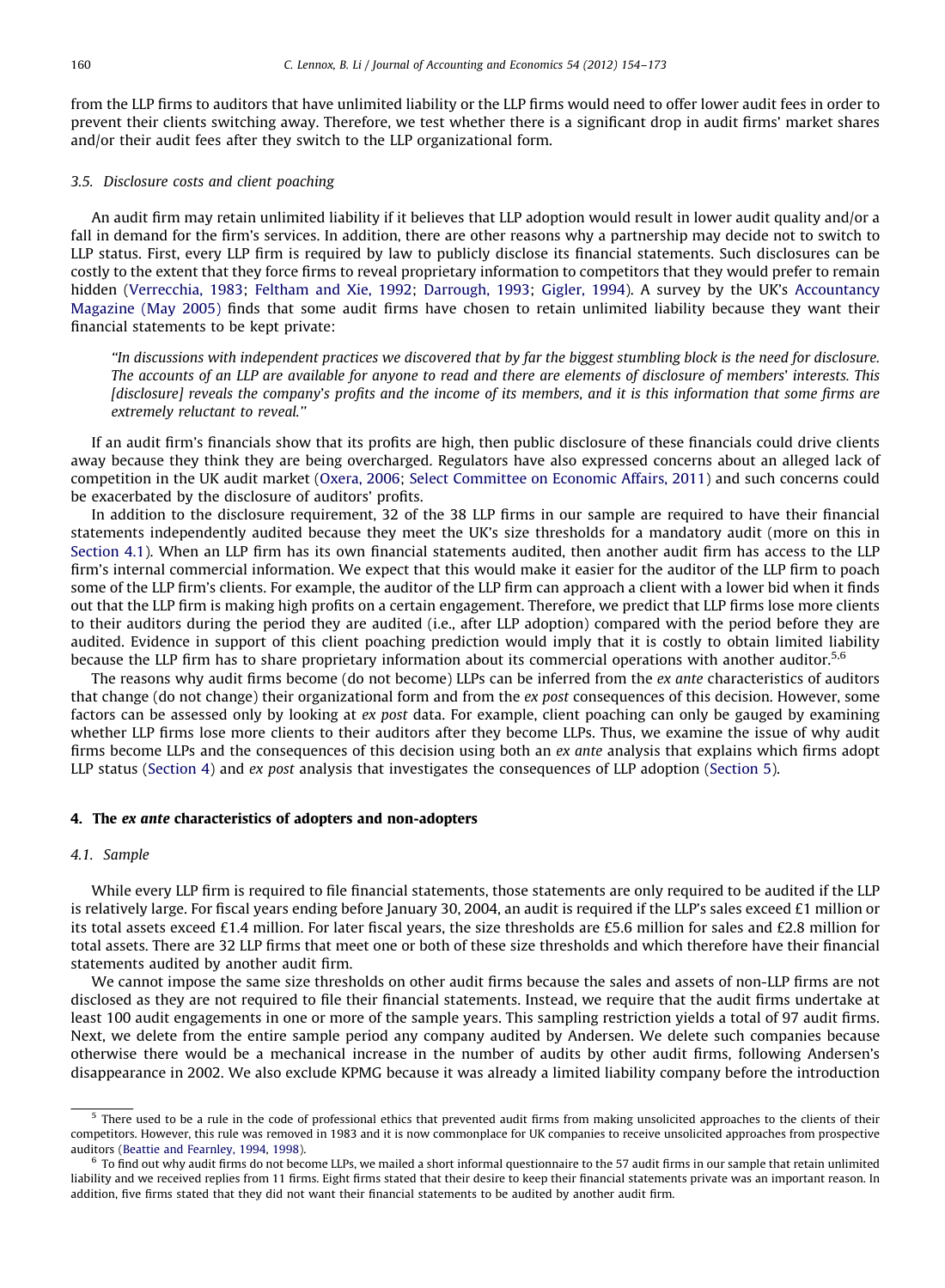Summary statistics.

The sample consists of 95 UK audit firms, of which 38 switch to the LLP organizational form and 57 retain unlimited liability. The UK first permitted audit firms to become limited liability partnerships (LLPs) in 2001. We sample these audit firms' engagements for the period 1999–2008 in order to compare audit outcomes in the pre-LLP and post-LLP adoption periods.

| Panel A: Number of audit firms and audit engagements |                    |                               |                                     |  |  |  |
|------------------------------------------------------|--------------------|-------------------------------|-------------------------------------|--|--|--|
|                                                      | No. of audit firms | Audit engagements (1999-2008) | Publicly traded clients (%)         |  |  |  |
| Audits by LLP firms                                  | 38                 | 201,925                       | 3.55                                |  |  |  |
| Audits by non-LLP firms                              | 57                 | 191,062                       | 1.75                                |  |  |  |
| Total                                                | 95                 | 392,987                       | 2.67                                |  |  |  |
| Panel B: Year of LLP adoption                        |                    |                               |                                     |  |  |  |
| Year                                                 |                    |                               | No. of audit firms that become LLPs |  |  |  |
| 2001                                                 |                    |                               |                                     |  |  |  |
| 2002                                                 |                    |                               | 5                                   |  |  |  |
| 2003                                                 |                    |                               | 8                                   |  |  |  |
| 2004                                                 |                    |                               | 8                                   |  |  |  |
| 2005                                                 |                    |                               | 8                                   |  |  |  |
| 2006                                                 |                    |                               | 3                                   |  |  |  |
| 2007                                                 |                    |                               | 4                                   |  |  |  |
| 2008                                                 |                    |                               |                                     |  |  |  |
| Total                                                |                    |                               | 38                                  |  |  |  |

of the LLP Act.<sup>7</sup> (Untabulated tests reveal that all of the main results are unchanged if we include Andersen and KPMG in the sample.) This leaves a final sample of 95 audit firms of which 57 auditors retain unlimited liability while 38 adopt LLP status. The adopting group consists of 32 LLP firms that file audited financial statements, plus another 6 LLP firms that file financial statements but are not large enough to qualify for a mandatory audit.

We obtain financial statement data from the online version of the Financial Analysis Made Easy (FAME) database in the Summer/Fall of 2009. FAME provides up to ten years of data for both public and private companies because every company in the UK is required to file its financial statements with a central depository (Companies House). Our tests of consequences involve comparing outcomes before the auditor becomes an LLP versus afterwards. We therefore collect data for the period both before and after the LLP legislation took effect in 2001. Specifically, we obtain data for every statutory corporate audit conducted by the 95 audit firms between 1999 and 2008.<sup>8</sup> Any companies that cease to exist or are newly created during the sample period are retained in the years that they file their audited financial statements with Companies House. A limitation of the FAME database is that a company's public/private status is reported at its most recent value only. To correct this problem, we use historic data from the London Share Price Database to identify publicly traded companies in each sample year.

The 95 audit firms conduct a total of 392,987 audits between 1999 and 2008, of which 10,510 (2.67%) are on publicly traded companies and 382,477 (97.33%) are on private companies. The largest auditor is PricewaterhouseCoopers LLP which performed 64,733 audits and earned aggregate audit fees of £5.0 billion. The next largest auditors are Deloitte LLP (£2.6 billion), Ernst & Young LLP (£2.2 billion), Grant Thornton LLP (£426 million), and BDO Stoy Hayward LLP (£421 million). Panel A of Table 2 shows that 201,925 of the 392,987 audits are conducted by LLP firms. Public companies account for 3.55% of the audits by LLP firms compared with 1.75% of the audits by non-LLP firms. Panel B summarizes the year of adoption for the 38 firms that become LLPs. Just one firm (Ernst & Young) becomes an LLP in 2001. Five firms become LLPs in 2002, eight firms adopt LLP status in 2003, 2004, and 2005, three in 2006, four in 2007, and just one firm becomes an LLP in 2008.

### 4.2. The decision to become an LLP firm

In this section, we compare the ex ante characteristics of audit firms that become (do not become) LLPs. We do this by estimating the Cox proportional hazards model shown in Eq. (1):

$$
h_i(t) = h_0(t) \exp (\alpha_1 B I G N_i + \alpha_2 L n ( \# CLI ENT S_{it-1}) + \alpha_3 \% P U B L I C_{it-1} + \alpha_4 \% P U B L I C_{i} F E E_{it-1} + \alpha_5 AF_{i} R E S_{it-1} + \alpha_6 L n (AS SET S_{it-1}) + \alpha_7 L EVERAGE_{it-1} + \alpha_8 R O A_{it-1} + u_{it}).
$$
\n(1)

 $<sup>7</sup>$  KPMG became incorporated following the Companies Act of 1989 which allowed audit firms to organize as companies. Except for KPMG, most audit</sup> firms remained as partnerships because the tax rules are much less favorable for companies ([Cousins et al., 1999](#page-19-0)). Companies are subject to 'double' taxation (once at the corporate level and again at the shareholder level via either dividends or capital gains), whereas partnerships face taxation only at the partner level. The tax rules for unlimited liability partnerships are the same as for LLPs so tax is not a factor in the partnership's decision to become an LLP whereas it is a major factor in the decision to incorporate.

<sup>&</sup>lt;sup>8</sup> In the UK, contractual agreements between companies and their auditors to limit auditors' liability became permissible in 2008, which is the final year of our sample period. Our results are robust to dropping 2008 observations from our sample and estimating the models up to 2007.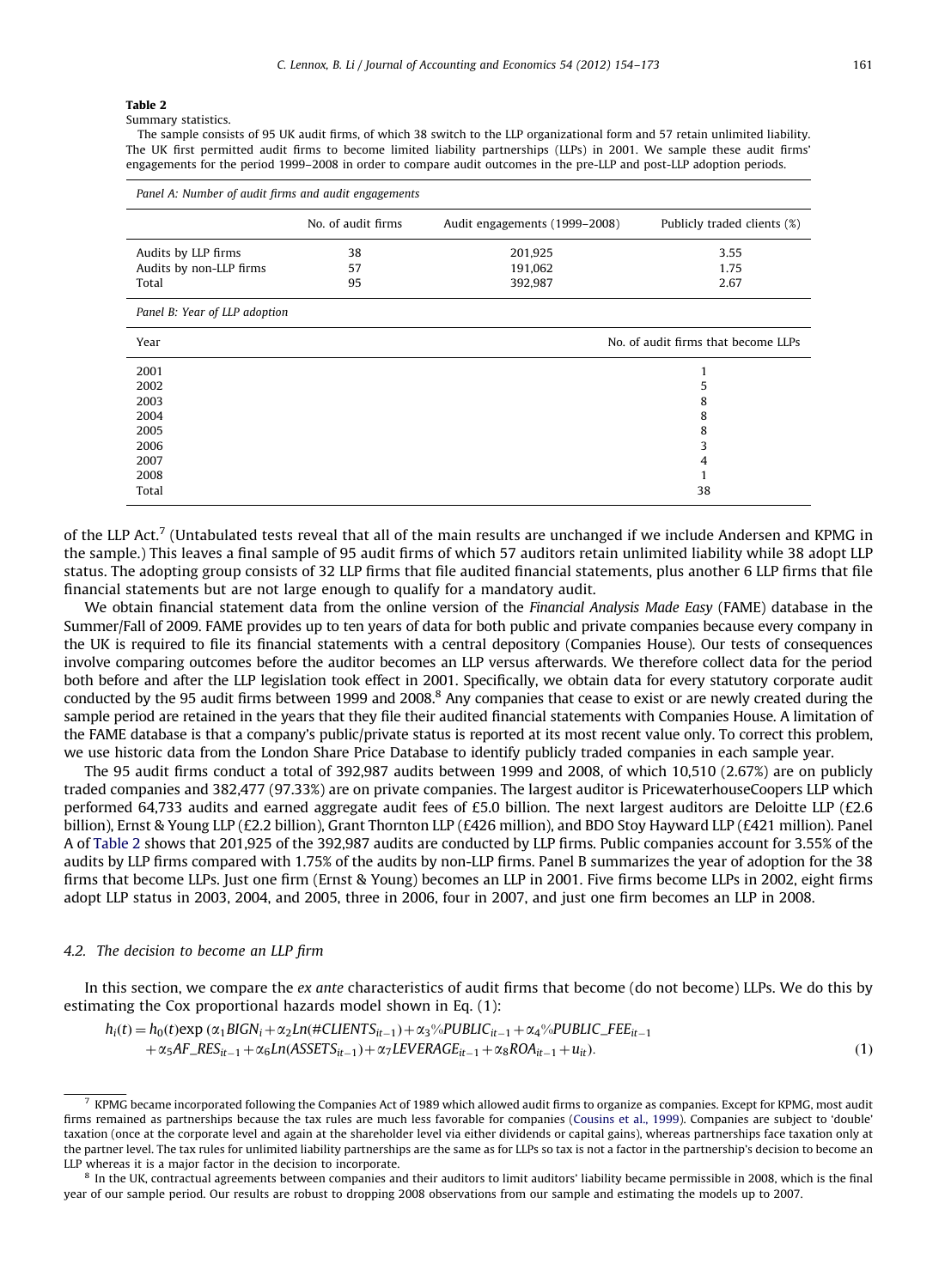The dependent variable  $(h_i(t))$  is the hazard rate, i.e., the conditional probability that audit firm *i* becomes an LLP at time t given that it had not become an LLP earlier. The baseline hazard,  $h_0(t)$ , captures the time variation in LLP adoption and thereby controls for year fixed effects. The t variable is right-censored for auditors that retain unlimited liability because we do not observe whether they will become LLPs after the end of our sample period. The Cox model that we estimate addresses the econometric issues stemming from this right-censoring.

The independent variables capture audit firm characteristics. We use two alternative measures of audit firm size in order to test whether larger audit firms are more likely to obtain limited liability. The BIGN<sub>i</sub> indicator variable equals one if audit firm i is a Big N firm, and zero otherwise. The continuous measure of audit firm size is the log of the number of audits performed by firm i in year t–1 (Ln(#CLIENTS<sub>it–1</sub>)).<sup>9</sup> (We lag all the time-varying independent variables by one year to prevent their values being affected by the decision to become an LLP.) We expect that larger audit firms are more likely to become LLPs (i.e.,  $\alpha_1 > 0$  and  $\alpha_2 > 0$ ).

We also expect that audit partners demand more protection when their clients pose higher litigation risk. We measure client litigation risk in two ways. First, the litigation risk stemming from an audit of a public company is greater than that of a private company because more people rely on the audited financial statements of public companies ([St. Pierre and](#page-19-0) [Anderson, 1984](#page-19-0); [Pratt and Stice, 1994;](#page-19-0) [Venkataraman et al., 2008;](#page-19-0) [Badertscher et al., 2011\)](#page-18-0). Thus, we expect that audit firms are more likely to become LLPs if their client portfolios are heavily weighted toward public companies. We measure the portfolio weighting using two variables. The *%PUBLIC<sub>it –*1</sub> variable equals the proportion of audits conducted on public rather than private companies in year t—1. The %PUBLIC\_FEE $_{it-1}$  variable equals the proportion of auditor i's fees earned from public rather than private companies in year  $t-1$ .

Secondly, we measure litigation risk using data on the fees that are charged to clients. When a client poses high litigation risk, the auditor can perform additional procedures to mitigate the risk or it can charge a risk premium ([Beatty 1993;](#page-18-0) [Morgan and Stocken, 1998](#page-19-0); [Willenborg, 1999](#page-19-0); [Bell et al., 2001;](#page-18-0) [Seetharaman et al., 2002;](#page-19-0) [Choi et al.,](#page-19-0) [2008,](#page-19-0) [2009](#page-19-0); [Venkataraman et al., 2008](#page-19-0)). In either case, the implication would be that auditors charge higher fees to clients that are more risky. Therefore, we expect that such audit firms are more likely to become LLPs. The AF\_RES $_{it-1}$  variable is the mean audit fee residual for audit firm i's clients in year  $t-1.$  (We measure abnormal audit fees for each client using the residuals from an audit fee model. Descriptive statistics for the variables in the audit fee model and the regression results are reported in the Appendix.) We predict that audit firms are more likely to become LLPs when their portfolios have larger values for *%PUBLIC*<sub>it-1</sub>, *%PUBLIC\_FEE*<sub>it-1</sub> and  $AF\_RES_{it-1}$  (i.e.,  $\alpha_3 > 0$ ,  $\alpha_4 > 0$ , and  $\alpha_5$  > 0).

We control for additional characteristics of an audit firm's client portfolio that could affect its decision to become an LLP. Specifically, Ln(ASSETS $_{it-1}$ ) equals the mean of the natural log of total assets for audit firm i's clients; LEVERAGE $_{it-1}$  is the mean ratio of liabilities to assets for audit firm i's clients; and ROA $_{it-1}$  is the mean return on assets. The profitability and leverage variables measure clients' financial risk which is different from the risk of a lawsuit ([DeFond, 2004](#page-19-0)), so we do not draw inferences about litigation risk from these variables.

Panel A of [Table 3](#page-9-0) reports descriptive statistics for the 38 LLP firms in their year of adoption. Panel B reports the same information for the years in which audit firms do not adopt LLP status. Panels A and B reveal that the LLP adopters are larger audit firms, have relatively more public clients, and larger audit fee residuals. The differences in the mean values of these variables are statistically significant at the 1% level. Panel C reports a correlation matrix. As expected, the larger audit firms have portfolios that are more heavily weighted to public companies (the correlation between  $\textit{Ln}(\#\textit{CLIENTS}_{it-1})$  and %PUBLIC\_FEE $_{it-1}$  is 0.349) and the larger auditors have larger clients (the correlation between Ln(#CLIENTS $_{it-1}$ ) and Ln(ASSETS $_{it-1}$ ) is 0.187). However, these correlations are not sufficiently large to cause multicollinearity problems (the variance-inflation-factors are below two in all our models).

[Table 4](#page-10-0) presents the regression results. The BIGN<sub>i</sub> and Ln(#CLIENTS<sub>it $-1$ </sub>) coefficients are positive and highly significant, indicating that larger audit firms are more likely to become LLPs. The results also suggest that LLP adoption is more likely for audit firms that have riskier clients. The %PUBLIC<sub>it–1</sub> and %PUBLIC\_FEE<sub>it–1</sub> coefficients are positive and statistically significant indicating that an audit firm is more likely to become an LLP if more of its clients are publicly traded. We further find that an audit firm is more likely to become an LLP if it was charging high fees  $(AF\_RES_{it-1})$ . To the extent that high fees reflect an audit firm's assessment of high litigation risk, this finding is consistent with audit firms adopting LLP status when they perceive that the risk of litigation is high. However, we caution that the audit fee residual captures everything that is not controlled for in the audit fee model and litigation risk is just one of those potential factors.

Overall, the evidence suggests that audit firms have stronger incentives to become LLPs when they are larger and when they audit riskier types of companies. The importance of auditor characteristics in explaining the decision to become an LLP firm justifies using a difference-in-differences design in the next section where we control for audit firm fixed effects and year fixed effects when testing the ex post consequences of becoming an LLP.

 $9$  In untabulated robustness tests, we measure audit firm size using the log of clients' assets and the log of clients' audit fees. The variables that are found to be significant (insignificant) in Eq. (1) continue to be significant (insignificant) in this untabulated test. All untabulated results are available from the authors upon request.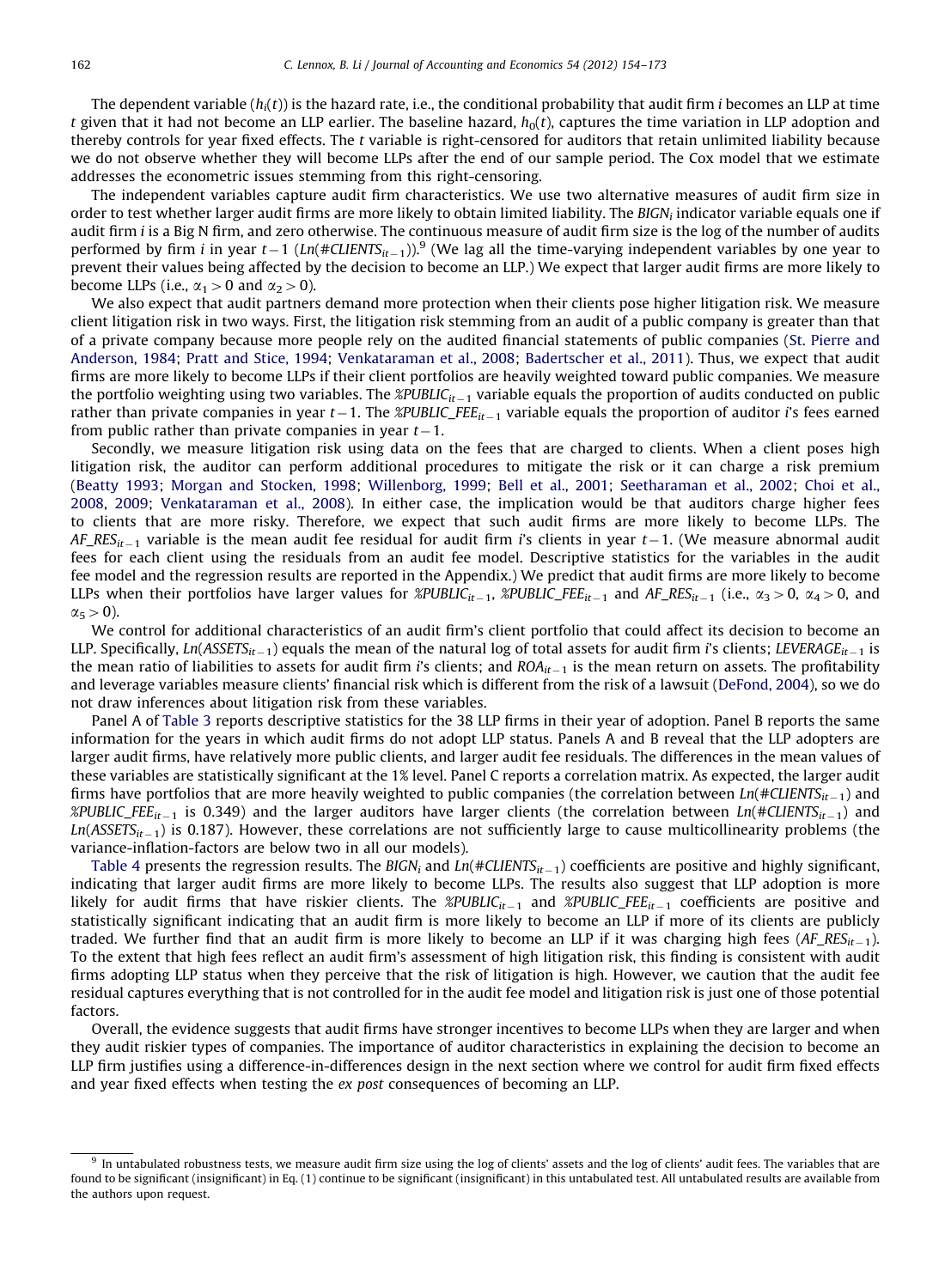<span id="page-9-0"></span>Audit firm characteristics in the years following the LLP Act (2001–2008).

The UK first permitted audit firms to become limited liability partnerships (LLPs) in 2001. The sample consists of 95 UK audit firms, of which 38 switch to the LLP organizational form and 57 retain unlimited liability during the period 2001–2008.

Panel A comprises the 38 years in which audit firms become LLPs ( $N=38$ ).

|                                                          | Mean                  | Min.                | P10                  | P50                   | P90                     | Max.                    |
|----------------------------------------------------------|-----------------------|---------------------|----------------------|-----------------------|-------------------------|-------------------------|
| $BIGN_i$<br>$\#CLIENTS_{it-1}$<br>$Ln(\#CLIENTS_{it-1})$ | 0.132<br>915<br>5.615 | 0.000<br>8<br>2.079 | 0.000<br>64<br>4.159 | 0.000<br>168<br>5.123 | 1.000<br>3.048<br>8.022 | 1.000<br>7.793<br>8.961 |
| %PUBLIC $_{it-1}$                                        | 0.016                 | 0.000               | 0.000                | 0.014                 | 0.034                   | 0.058                   |
| %PUBLIC_FEE $_{it-1}$<br>AF $RES_{it-1}$                 | 0.058<br>0.040        | 0.000<br>$-0.309$   | 0.000<br>$-0.157$    | 0.045<br>0.032        | 0.158<br>0.206          | 0.302<br>0.457          |
| $ASSETS_{it-1}$                                          | 14.351                | 760                 | 2.287                | 7.182                 | 28.118                  | 102.000                 |
| $LniASSETSit-1$ )                                        | 7.385                 | 3.364               | 6.639                | 7.504                 | 8.262                   | 9.181                   |
| $LEVERAGE_{it-1}$<br>$ROA_{it-1}$                        | 0.794<br>$-0.294$     | 0.366<br>$-1.586$   | 0.525<br>$-0.570$    | 0.809<br>$-0.253$     | 1.017<br>$-0.044$       | 1.401<br>0.048          |

Panel B: Descriptive statistics for the non-adopters

Panel B comprises the years of the 57 auditors that do not become LLPs plus the pre-adoption years of the 38 audit firms that become LLPs (N=553).

|                                  | Mean        | Min.     | P <sub>10</sub> | P50      | P90      | Max.   |
|----------------------------------|-------------|----------|-----------------|----------|----------|--------|
| $BIGN_i$                         | $0.014***$  | 0.000    | 0.000           | 0.000    | 0.000    | 1.000  |
| $\#CLIENTS_{it-1}$               | $246***$    | 8        | 68              | 125      | 467      | 7.793  |
| $Ln(\#CLIENTS_{it-1})$           | 4.975***    | 2.079    | 4.220           | 4.828    | 6.146    | 8.961  |
| $\chi$ PUBLIC <sub>it</sub> $-1$ | $0.008***$  | 0.000    | 0.000           | 0.000    | 0.025    | 0.063  |
| %PUBLIC_FEE $_{it-1}$            | $0.025***$  | 0.000    | 0.000           | 0.000    | 0.083    | 0.276  |
| AF $RES_{it-1}$                  | $-0.072***$ | $-0.943$ | $-0.331$        | $-0.034$ | 0,50     | 0.457  |
| $ASSETS_{it-1}$                  | $7.064***$  | 198      | 1.516           | 5.339    | 12.260   | 98.248 |
| $Ln(ASSETS_{it-1})$              | $6.851***$  | 2.755    | 5.027           | 7.159    | 7.763    | 9.312  |
| $LEVERAGE_{it-1}$                | 0.792       | 0.366    | 0.538           | 0.785    | 1.044    | 1.485  |
| $ROA_{it-1}$                     | $-0.296$    | $-1.586$ | $-0.575$        | $-0.257$ | $-0.043$ | 0.048  |

 $***$  The mean values are significantly different between Panels A and B, at the 1% significance level (two-tailed).

Audit firm characteristics in the years following the LLP Act (2001–2008). Panel C: Correlation matrix

Statistically significant correlations are shown in bold ( $p$ -value < 0.05, two-tailed).

|                                                                                                                                                                                                                                 | 1.                                                                   | 2.                                                          | 3.                                                 | 4.                                        | 5.                               | 6.                      | 7.             |
|---------------------------------------------------------------------------------------------------------------------------------------------------------------------------------------------------------------------------------|----------------------------------------------------------------------|-------------------------------------------------------------|----------------------------------------------------|-------------------------------------------|----------------------------------|-------------------------|----------------|
| $1.~BIGN_i$<br>2. $Ln(\#CLIENTS_{it-1})$<br>3. $\mathcal{Z}$ PUBLIC <sub>it-1</sub><br>4. $\mathcal{E}$ PUBLIC_FEE <sub>it-1</sub><br>5. $AF\_RES_{it-1}$<br>6. $Ln(ASSETS_{it-1})$<br>7. LEVERAGE $_{it-1}$<br>8. $ROA_{it-1}$ | 1.000<br>0.508<br>0.220<br>0.392<br>0.049<br>0.195<br>0.063<br>0.093 | 1.000<br>0.259<br>0.349<br>0.057<br>0.187<br>0.111<br>0.042 | 1.000<br>0.734<br>0.153<br>0.308<br>0.128<br>0.102 | 1.000<br>0.115<br>0.296<br>0.095<br>0.134 | 1.000<br>0.236<br>0.098<br>0.006 | 1.000<br>0.125<br>0.225 | 1.000<br>0.240 |

Variable definitions:

BIGN $_{i}=$ one if audit firm  $i$  is one of the Big N audit firms, zero otherwise. #CLIENTS $_{it-1}=$ the total number of clients for audit firm  $i$  in year  $t-1$ . Ln(#CLIENTS<sub>it–1</sub>)=the natural log of #CLIENTS<sub>it–1</sub>. %PUBLIC<sub>it–1</sub>=the percentage of audit firm i's clients in year t–1 that are publicly traded rather than private. %PUBLIC\_FEE $_{it-1}=$ the percentage of audit firm i's audit fees in year  $t-1$  that are earned from publicly traded clients rather than private clients. AF\_RES $_{it-1}$ =the mean value of the audit fee residual for all of audit firm i's clients in year  $t-1.$  The residuals are estimated using the audit fee model reported in the Appendix. ASSETS $_{it-1}=$ the mean value of total assets for all of audit firm i's clients in year  $t$  – 1 (£000). Ln(ASSETS $_{it-1})$  = the mean value of the log of total assets for all of audit firm i's clients in year  $t-1.$  LEVERAGE $_{it-1}=$  the mean value of the ratio of total liabilities to total assets for all of audit firm i's clients in year t $-1$ . ROA $_{it-1}=$ the mean value of the return on assets for all of audit firm i's clients in year t $-1$ .

## 5. The ex post consequences of LLP adoption

## 5.1. Auditors' market shares and the riskiness of their client portfolios

In this section, we test whether audit firms' portfolios and market shares change subsequent to LLP adoption. In Eq. (2), we use various auditor characteristics as the dependent variables:

Characteristic<sub>it</sub> =  $\alpha_0 + \alpha_1 L L P_{it} + u_i + d_t + e_{it}$ . (2)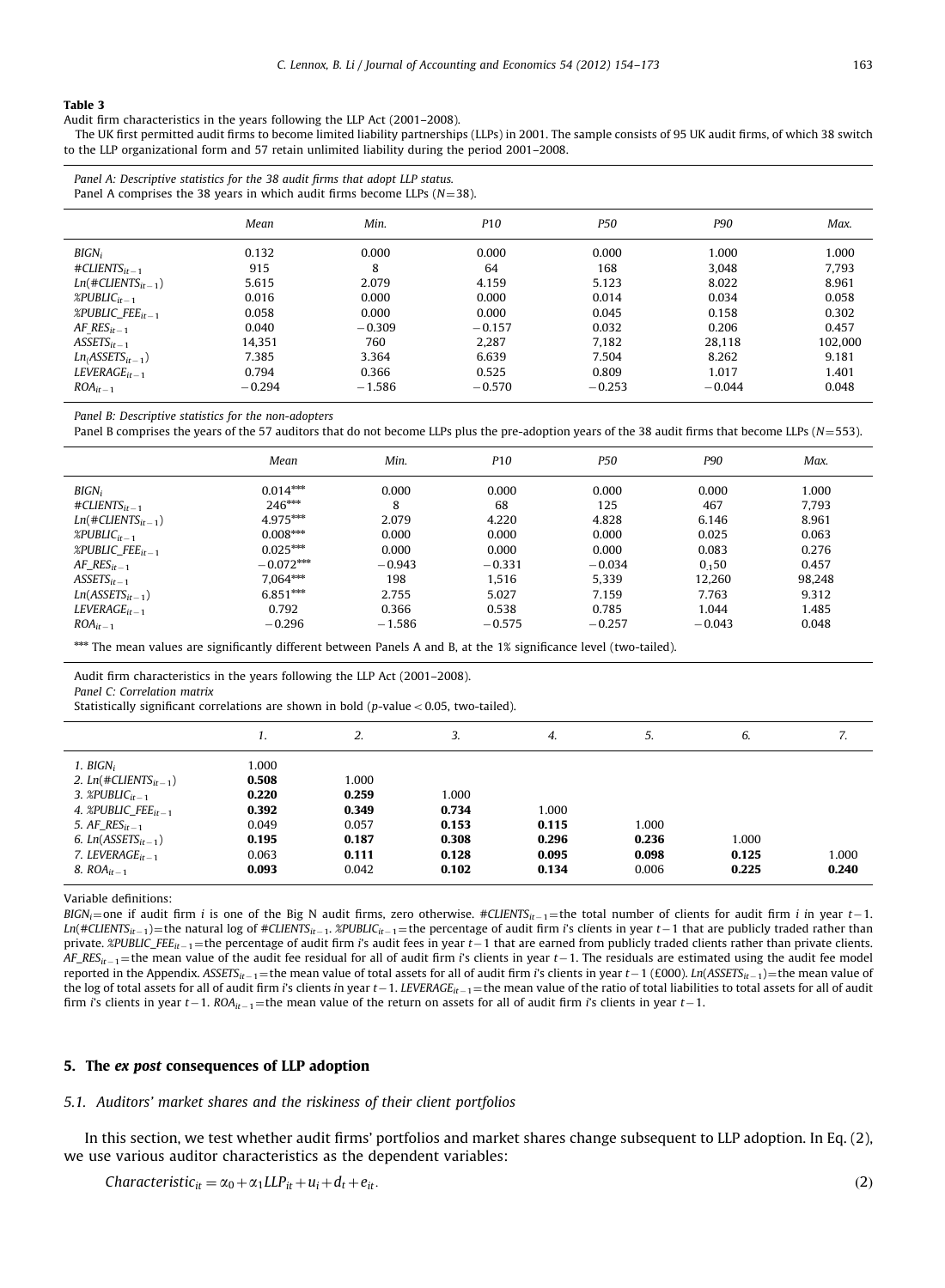<span id="page-10-0"></span>The audit firm's decision to become an LLP (2001–2008).

The regressions are estimated using Cox proportional hazards models with robust standard errors that are adjusted for time-series dependence (z-statistics in parentheses). The dependent variable is the probability of becoming an LLP at time t given that the audit firm had not chosen to become an LLP earlier, where t is the number of years since 2001. As in [Table 3](#page-9-0), the sample comprises the 38 years in which audit firms become LLPs, the preadoption years of these 38 auditors, and the years of the 57 auditors that do not become LLPs ( $N=591$ ).

```
h_i(t) = h_0(t) \exp(\alpha_1 BIGN_i + \alpha_2 Ln(\#CLIENTS_{it-1}) + \alpha_3\% PUBLIC_{it-1} + \alpha_4\% PUBLIC\_FEE_{it-1})+\alpha_5 AF\_RES_{it-1} + \alpha_6 Ln(ASSETS_{it-1}) + \alpha_7 LEVERAGE_{it-1} + \alpha_8 ROA_{it-1}1 + u_{it}). (1)
```

| $BIGN_i$                                                          | 1.633<br>$(3.62)$ ***   |                         | 1.411<br>$(3.05)$ *** |                                  | 1.649<br>$(4.28)$ *** |                       |
|-------------------------------------------------------------------|-------------------------|-------------------------|-----------------------|----------------------------------|-----------------------|-----------------------|
| $Ln(\#CLIENTS_{it-1})$                                            |                         | 0.434<br>$(3.16)$ ***   |                       | 0.385<br>$(2.66)$ ***            |                       | 0.404<br>$(2.81)$ *** |
| %PUBLIC $_{it-1}$                                                 | 26.462<br>$(2.51)$ **   | 24.316<br>$(2.16)$ **   |                       |                                  |                       |                       |
| %PUBLIC $FEE_{it-1}$                                              |                         |                         | 5.715<br>$(2.39)$ **  | 4.853<br>$(1.88)^*$              | 6.184<br>$(2.77)$ *** | 5.738<br>$(2.56)$ **  |
| AF $RES_{it-1}$                                                   | 2.923<br>$(3.30)$ ***   | 3.322<br>$(3.00)$ ***   | 2.855<br>$(3.46)$ *** | 3.218<br>$(3.15)$ <sup>***</sup> | 2.544<br>$(3.12)$ *** | 2.708<br>$(2.82)$ *** |
| $Ln(ASSETS_{it-1})$                                               | 0.347<br>(1.28)         | 0.330<br>(1.14)         | 0.311<br>(1.28)       | 0.313<br>(1.20)                  |                       |                       |
| $LEVERAGE_{it-1}$                                                 | $-1.555$<br>$(-1.88)^*$ | $-2.067$<br>$(-1.77)^*$ | $-1.363$<br>$(-1.59)$ | $-1.819$<br>$-1.56$ )            |                       |                       |
| $ROA_{it-1}$                                                      | $-0.102$<br>$(-0.16)$   | 0.307<br>(0.35)         | $-0.095$<br>$(-0.16)$ | 0.288<br>(0.35)                  |                       |                       |
| No. of audit firms<br>No. of audit firm years<br>Pseudo R-squared | 95<br>591<br>9.5%       | 95<br>591<br>10.2%      | 95<br>591<br>9.1%     | 95<br>591<br>9.8%                | 95<br>591<br>8.1%     | 95<br>591<br>8.5%     |

\*\*\*\*\*\*\*\*\*\* Statistically significant at the 10%, 5%, 1% level, respectively (two-tailed).

See [Table 3](#page-9-0) for variable definitions.

The treatment variable (LLP<sub>it</sub>) equals one if audit firm i is an LLP firm in year t, and zero otherwise. We include auditor fixed effects  $(u_i)$  to control for auditor characteristics that remain constant in the periods before and after LLP adoption. The year fixed effects  $(d_t)$  control for any time-varying characteristics that affect both LLP and non-LLP auditors.

The fact that audit firms choose whether to become LLPs raises potential concerns about endogeneity bias with the  $LLP_{it}$ variable. For example, an audit firm might become an LLP because it anticipates that it is more profitable to become an LLP and reduce its audit quality than it is to remain an unlimited liability partnership and hold quality constant. In this situation, the decision to become an LLP may not cause a reduction in audit quality but rather the anticipated reduction in future quality causes the audit firm to become an LLP. This would limit our ability to draw causal inferences as to the exogenous impact of LLP adoption on audit quality. Moreover, this caveat applies to all of our specifications in which  $LLP_{it}$ is an independent variable.

While this is a valid criticism, we believe that our difference-in-differences design substantially mitigates the concern about endogeneity. All our tests of consequences are panel data tests corrected for audit firm fixed effects. Though it may be true that many unobservable auditor characteristics impact the decision to become an LLP, as long as these auditorspecific characteristics remain stable during the period of study, their inclusion or non-inclusion has no effect on the coefficient estimates for  $LLP_{ir}$ . In other words, the audit firm fixed effects will completely eliminate the potential bias caused by endogeneity as long as the unobserved source of the endogeneity is constant over time (e.g., [Baltagi, 1995\)](#page-18-0). In principle an instrumental variables solution to the endogeneity problem is also available, but in practice it is extremely difficult to find valid instruments ([Larcker and Rusticus, 2010\)](#page-19-0).

We test whether there is a shift in the characteristics of audit firms' client portfolios subsequent to LLP adoption. We begin by estimating Eq. (2) using the following dependent variables:  $\mathcal{R}PUBLIC_{it}$ ,  $\mathcal{R}PUBLIC_{iF}E_{it}$ ,  $Ln(ASSETS_{it})$ ,  $ROA_{it}$ , and LEVERAGE<sub>it</sub>. The %PUBLIC<sub>it</sub> and %PUBLIC\_FEE<sub>it</sub> variables capture an auditor's portfolio weighting on public rather than private companies in year t. Likewise, we test whether the size, profitability, and leverage of audit firm i's client portfolio changes subsequent to LLP adoption.

We also begin our investigation of whether companies prefer to be audited by firms that have unlimited rather than limited liability. Specifically, we test whether audit firms have fewer clients subsequent to becoming LLPs. The dependent variable in this test equals the log of the number of clients of audit firm i in year  $t$  (Ln(#CLIENTS<sub>it</sub>)). If clients prefer to hire auditors that have unlimited liability, we expect that audit firms would have fewer clients after they become LLPs. This would result in a negative coefficient on  $LLP_{it}$  in Eq. (2). In addition to this levels measure, we examine the change in audit firm i's market share. The GROWTH $_{it}$  variable equals the log of one plus the number of clients gained minus the log of one plus the number of clients lost by audit firm i in year t. (We take logs to address the skewness in the raw data and we add a one because the log of zero is undefined. When constructing the GROWTH $_{it}$  variable, we exclude any auditor switches that involve the LLP firm and its auditor in order to distinguish between this test of client preferences and the test of client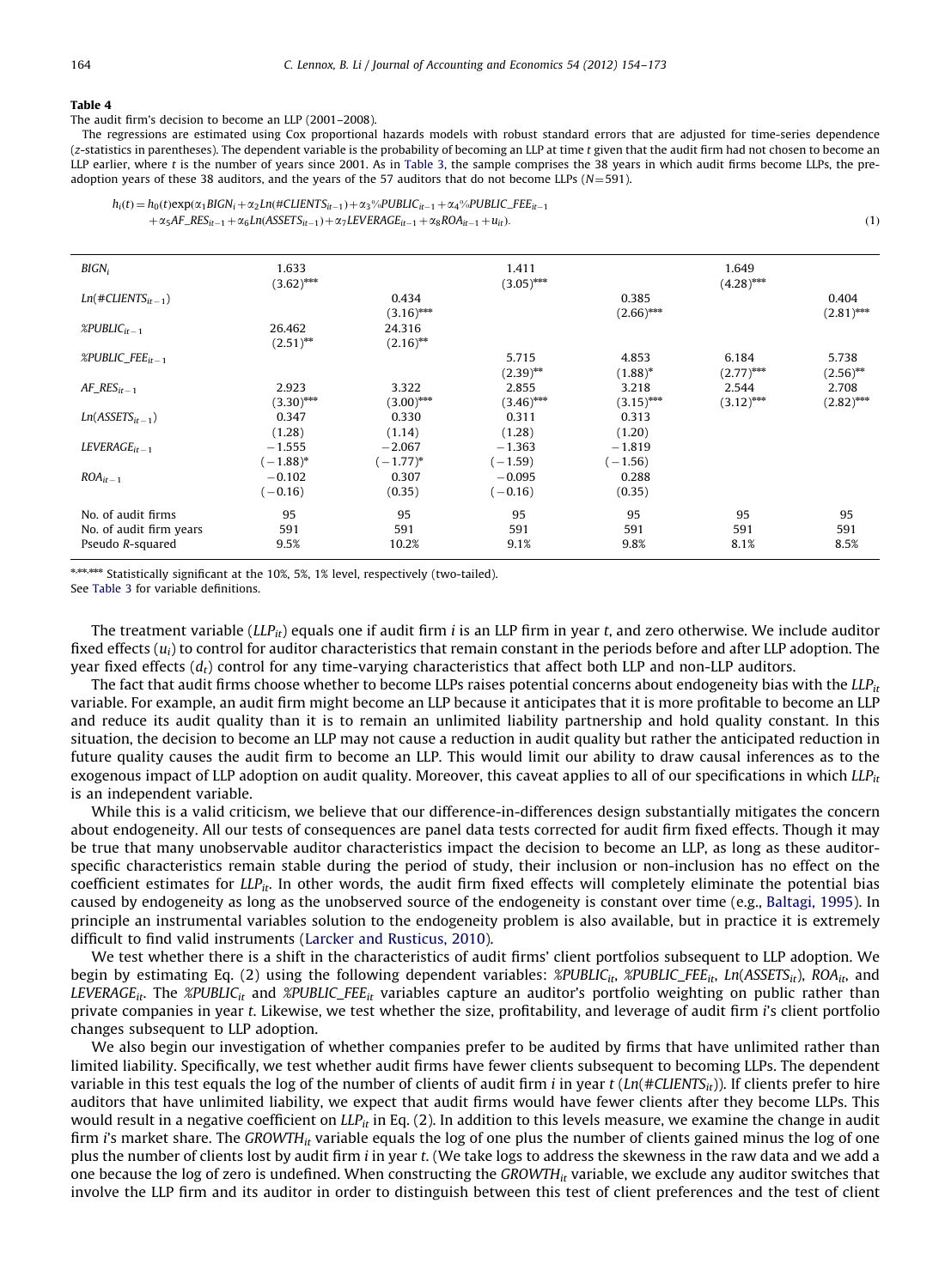<span id="page-11-0"></span>The consequences of LLP adoption for audit firms' client portfolios (1999–2008).

This table tests whether there are significant changes in audit firms' portfolio characteristics after they become LLPs. The sample comprises 912 audit firm years from 1999 to 2008. The standard errors are adjusted for time-series dependence by clustering on each audit firm (t-statistics in parentheses).

Characteristic<sub>it</sub> =  $\alpha_0 + \alpha_1 L L P_{it} + u_i + d_t + e_{it}$ . (2)

| Dep. variables $=$        | $\mathbf{1}$                       | (2)                     | (3)               | (4)        | (5)                    | (6)                  | (7)           |
|---------------------------|------------------------------------|-------------------------|-------------------|------------|------------------------|----------------------|---------------|
|                           | $\mathscr{L}$ PUBLIC <sub>it</sub> | $\%$ PUBLIC FEE $_{it}$ | $Ln(ASSETS_{it})$ | $ROA_{ir}$ | LEVERAGE <sub>it</sub> | $Ln(\#CLIENTS_{it})$ | $GROWTH_{ir}$ |
| $LLP_{it}$                | 0.006                              | 0.027                   | 0.084             | 0.003      | 0.040                  | 0.098                | $-0.031$      |
|                           | $(4.95)$ ***                       | $(6.89)$ ***            | (1.44)            | (0.19)     | $(2.56)$ **            | (1.48)               | $-0.32)$      |
| Audit firm fixed effects? | Yes                                | Yes                     | Yes               | Yes        | Yes                    | Yes                  | Yes           |
| Year fixed effects?       | Yes                                | Yes                     | Yes               | Yes        | Yes                    | Yes                  | Yes           |
| No. of audit firms        | 95                                 | 95                      | 95                | 95         | 95                     | 95                   | 95            |
| No. of audit firm years   | 912                                | 912                     | 912               | 912        | 912                    | 912                  | 912           |
| R-squared                 | 10.8%                              | 11.3%                   | 3.4%              | 0.9%       | 2.1%                   | 4.7%                 | 12.4%         |

The regression models include fixed effects for each audit firm  $(u_i)$  and year  $(d_t)$  but the results for these fixed effects are untabulated. \*\*, \*\*\* Statistically significant at the 5%, 1% level, respectively (two-tailed

Variable definitions:

 $\mathcal{R}PUBLC_{it}$  the percentage of audit firm i's clients in year t that are publicly traded rather than private.  $\mathcal{R}PUBLC_{i}FE_{it}$  the percentage of audit firm i's aggregate audit fees in year t that are earned from publicly traded clients rather than private clients. Ln(ASSETS<sub>it</sub>) = mean value of the log of total assets for all of audit firm i's clients in year t. ROA<sub>it</sub> = the mean value of the return on assets for all of audit firm i's clients in year t. LEVERAGE<sub>it</sub> = the mean value of the ratio of total liabilities to total assets for all of audit firm i's clients in year t. Ln(#CLIENTS<sub>it</sub>) = the log of the total number of clients for audit firm i in year t. GROWTH<sub>it</sub> = the log of one plus the number of clients gained minus the log of one plus the number of clients lost by audit firm i in year t. When counting the number of clients lost we exclude any auditor switches that involve the LLP firm and its auditor in order to distinguish between this test and the test of client poaching in [Table 7](#page-14-0).  $LLP_{it}$  = one if audit firm *i* is an limited liability partnership in year t, zero otherwise.

poaching by the LLP's auditor.) If clients prefer to be audited by firms that have unlimited liability, we expect that auditors would grow less quickly after they become LLPs. This would imply a negative coefficient for the  $LLP_{it}$  variable.

We estimate these different specifications for Eq. (2) at the level of the audit firm year. The sample period starts in 1999 in order to include the years prior to LLP adoption and it ends in 2008. The results are shown in Table 5. Cols. (1) and (2) reveal significant increases in the public-private portfolio weighting after audit firms become LLPs ( $t$ -stats. $=$ 4.95, 6.89). Therefore, auditors are more likely to serve publicly traded companies and they increase their revenues from public clients after they secure limited liability. In conjunction with the results reported in [Table 4,](#page-10-0) we conclude that audit firms are more likely to become LLPs when their portfolios are weighted toward public companies, and there is a further increase in their weighting on public companies after they become LLPs. Cols. (3) and (4) reveal that client size and profitability  $(ROA_{it})$  do not change significantly after the auditor becomes an LLP. However, there is a significant increase in the client leverage of auditors' portfolios as shown in Col. (5).

Interestingly, we do not find that audit firms lose market share after they become LLPs. Col. (6) reveals no significant change in an audit firm's total number of clients subsequent to LLP adoption, while Col. (7) indicates that the growth in the number of clients does not change significantly. Because audit firms do not lose market share after they become LLPs, we find no evidence at this stage that LLP adoption causes a fall in the demand for their audits. However, before reaching this conclusion, it is important to investigate whether clients choose to remain with the LLP firms because they are compensated with lower audit fees. This is explored in the following section.

## 5.2. Audit fees

If audit quality goes down after audit firms adopt LLP status, then we would expect a fall in the demand for their audits. A fall in demand would mean that clients switch away from the auditors that adopt LLP status or clients demand lower audit fees in order to remain with the LLP adopters. On the other hand, audit quality may increase subsequent to LLP adoption because the marginal benefit of a partner exerting effort on his own audit engagements increases. If partners work harder subsequent to LLP adoption then clients may be willing to pay higher audit fees as compensation for the extra audit effort. The net result could be that audit quality is unchanged and so LLP adoption may have no impact on the demand for an LLP firm's services. Another factor that potentially affects audit fees is the risk associated with conducting audits. We expect that LLP status lowers partners' risk exposure because it protects the personal assets of non-negligent partners. To the extent that this enables companies to negotiate lower audit fees, we would expect to find a reduction in fees subsequent to LLP adoption even if there is no change to audit quality.

We test the effect of LLP adoption on audit fees by estimating the fee model in Eq. (3):

 $LAF_{it} = \alpha_0 + \alpha_1 LLP_{it} + \beta X_{it} + u_i + d_t + e_{it}.$  (3)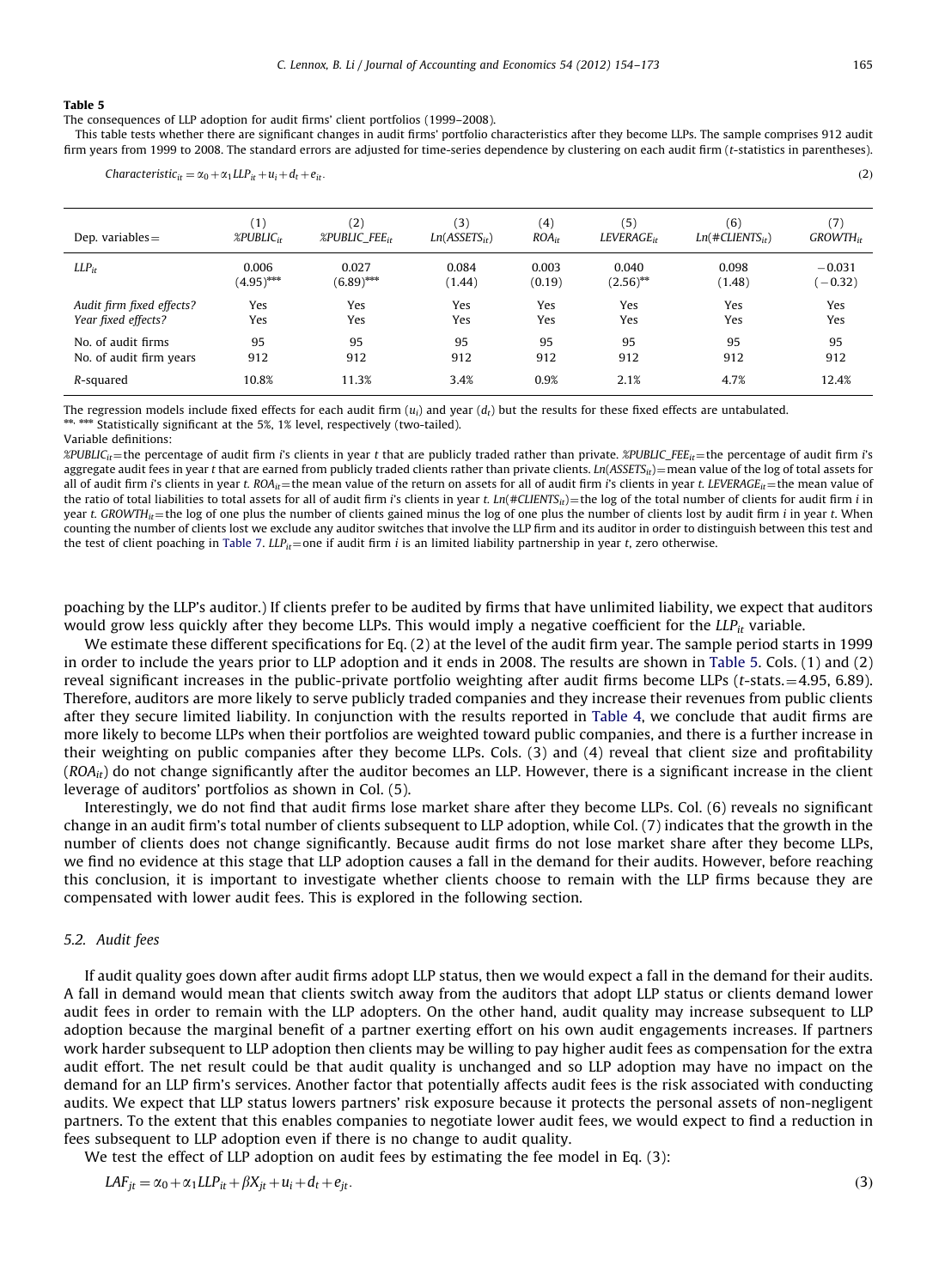<span id="page-12-0"></span>The consequences of LLP adoption for audit fees and audit quality (1999–2008).

 $LAF_{ij} = \alpha_0 + \alpha_1 LLP_{it} + \beta X_{it} + u_i + d_t + e_{ijt}$ . (3) Audit quality<sub>it</sub> =  $\alpha_0 + \alpha_1 L L P_{it} + \beta X_{jt} + u_i + d_t + e_{jit}$ . (4)

LAF<sub>it</sub> is the natural log of the audit fee paid by company *j* to audit firm *i* in year *t*. Our proxies for audit quality are modified audit opinions (MODIFIED\_OP<sub>it</sub>), signed abnormal accruals (AB\_ACC<sub>it</sub>), and absolute abnormal accruals (|AB\_ACC<sub>it</sub>|). The sample period starts in 1999 in order to include pre-adoption observations for the audit firms that became LLPs shortly after they were eligible to do so. The standard errors are adjusted for time-series dependence by clustering on both company and audit firm (t-statistics in parentheses).

| Dep. variable $=$         | (1)                    | (2)                      | (3)                       | (4)                       |
|---------------------------|------------------------|--------------------------|---------------------------|---------------------------|
|                           | $LAF_{it}$             | $MODIFIED_OP_{it}$       | $AB\_ACC_{it}$            | $ AB\_ACC_{it} $          |
| $LLP_{it}$                | 0.012                  | $-0.030$                 | $-0.001$                  | 0.001                     |
|                           | (0.87)                 | $(-0.45)$                | $(-0.29)$                 | (0.41)                    |
| $SIZE_{it}$               | 0.336                  | $-0.011$                 | 0.007                     | $-0.010$                  |
|                           | $(51.35)$ ***          | $(-0.33)$                | $(4.52)$ ***              | $(-8.37)$ ***             |
| $PUBLIC_{it}$             | 0.516                  | 0.132                    | $-0.007$                  | 0.024                     |
|                           | $(16.89)$ **           | (1.20)                   | $(-0.88)$                 | $(3.30)$ ***              |
| $ROA_{it}$                | $-0.115$               | $-0.014$                 | 0.087                     | 0.006                     |
|                           | $(-25.20)$ ***         | $(-0.96)$                | $(6.02)$ ***              | (0.80)                    |
| $HI\_RISK_{it}$           | 0.166                  | 0.095                    | 0.023                     | $-0.009$                  |
|                           | $(16.75)$ ***          | $(1.72)^*$               | $(6.41)$ ***              | $(-1.77)^*$               |
| LEVERAGE <sub>it</sub>    | 0.065                  | 0.225                    | 0.002                     | 0.082                     |
|                           | $(21.50)$ ***          | $(10.09)$ ***            | (0.43)                    | $(16.63)$ ***             |
| $LOSS_{it}$               | $-0.135$               | 0.902                    | 0.008                     | 0.012                     |
|                           | $(-5.28)$ **           | $(17.53)$ ***            | $(2.13)$ **               | $(5.66)$ ***              |
| $LNAF_{it}$               | 0.243                  | $-0.041$                 | $-0.001$                  | 0.003                     |
|                           | $(20.63)$ ***          | $(-2.42)$ **             | $(-1.36)$                 | $(3.89)$ ***              |
| $CURRENT_{it}$            |                        | $-0.003$<br>$(-2.04)$ ** |                           |                           |
| $CATA_{it}$               | 0.513<br>$(32.54)$ *** |                          |                           |                           |
| $MODIFIED_OP_{it}$        | 0.143<br>$(7.48)$ ***  |                          | $-0.010$<br>$(-2.07)$ **  | 0.001<br>(0.16)           |
| $LAF_{it}$                |                        | 0.187<br>$(7.77)$ ***    | $-0.009$<br>$(-3.76)$ *** | $-0.012$<br>$(-5.79)$ *** |
| Audit firm fixed effects? | Yes                    | Yes                      | Yes                       | Yes                       |
| Year fixed effects?       | Yes                    | Yes                      | Yes                       | Yes                       |
| No. of auditors           | 95                     | 95                       | 95                        | 95                        |
| No. of companies          | 82,487                 | 82,487                   | 16,982                    | 16,982                    |
| No. of audits             | 392,987                | 392,987                  | 60,968                    | 60,968                    |
| (Pseudo) R-squared        | 0.611                  | 0.080                    | 0.073                     | 0.069                     |

The consequences of LLP adoption for audit fees and audit quality (1999–2008).

The regression models include dummy variables for each audit firm  $(u_i)$  and year  $(d_t)$  but the results for these fixed effects are untabulated.<br>\*\*\*\*\*\*\*\* Statistically significant at the 10%, 5%, 1% level, respectively (tw

Variable definitions:

LAF<sub>jt</sub> = natural log of the audit fee paid by company j to audit firm i in year t. MODIFIED\_OP<sub>it</sub> = one if company j receives a modified (or qualified) audit opinion in year t, = zero if the audit opinion is clean.  $AB\_ACC_{it}$  = the abnormal accruals of company j in year t. Abnormal accruals are estimated using the residuals from the cross-sectional [Jones \(1991\)](#page-19-0) model.  $LLP_{it}$  = one if company j's audit firm i in year t is a limited liability partnership, = zero otherwise.  $S Z E_{it}$  natural log of the total assets of company j in year t. PUBLIC<sub>it</sub> = one if company j is publicly traded on the London Stock Exchange or the Alternative Investment Market, = zero otherwise.  $ROA_{jt}$  = operating profits divided by total assets for company j in year t. HI\_RISK $_{jt}$  = one if company j operates in an industry that has high litigation risk (pharmaceuticals, computers, electronics, manufacturing, retail, and services),=zero otherwise. LEVERAGE $_{it}$ =total liabilities divided by total assets for company j in year t. LOSS<sub>it</sub>=one if company j reports negative operating profits in year t,=zero otherwise.  $LMF_{it}$  = natural log of the non-audit fees paid by company j to audit firm i in year t. CURRENT<sub>it</sub> = current assets divided by current liabilities for company j in year t. CATA<sub>it</sub> = current assets divided by total assets for company *j* in year t.

LAF<sub>jt</sub> is the log of audit fees paid by company *j* in year t and  $X_{jt}$  is a vector of client characteristics that affect audit pricing. If audit firms receive lower audit fees after they become LLPs we would expect that  $\alpha_1 < 0$  in Eq. (3). The opposite would be expected if the LLP structure results in higher audit fees.

We control for company size (SIZE<sub>it</sub>) using the log of assets. Publicly traded companies have higher litigation risk and are charged higher fees [\(Badertscher et al., 2011\)](#page-18-0), so we control for whether the company is publicly traded ( $PUBLIC_{it}$ ) and whether it operates in an industry that has high litigation risk  $(Hl_RISK_{it})$ . Finally, and consistent with past audit fee studies ([Hay et al., 2006\)](#page-19-0), we control for client profitability ( $ROA_{it}$  and  $LOS_{it}$ ), leverage (LEVERAGE<sub>it</sub>), non-audit fees (LNAF<sub>it</sub>), the ratio of current assets to total assets ( $CATA_{it}$ ), and modified audit opinions (MODIFIED\_OP<sub>it</sub>). We estimate the audit fee model using all 392,987 audit engagements in the period 1999–2008. The standard errors are adjusted for time-series dependence by clustering on both the company and audit firm [\(Bertrand et al., 2004](#page-18-0)).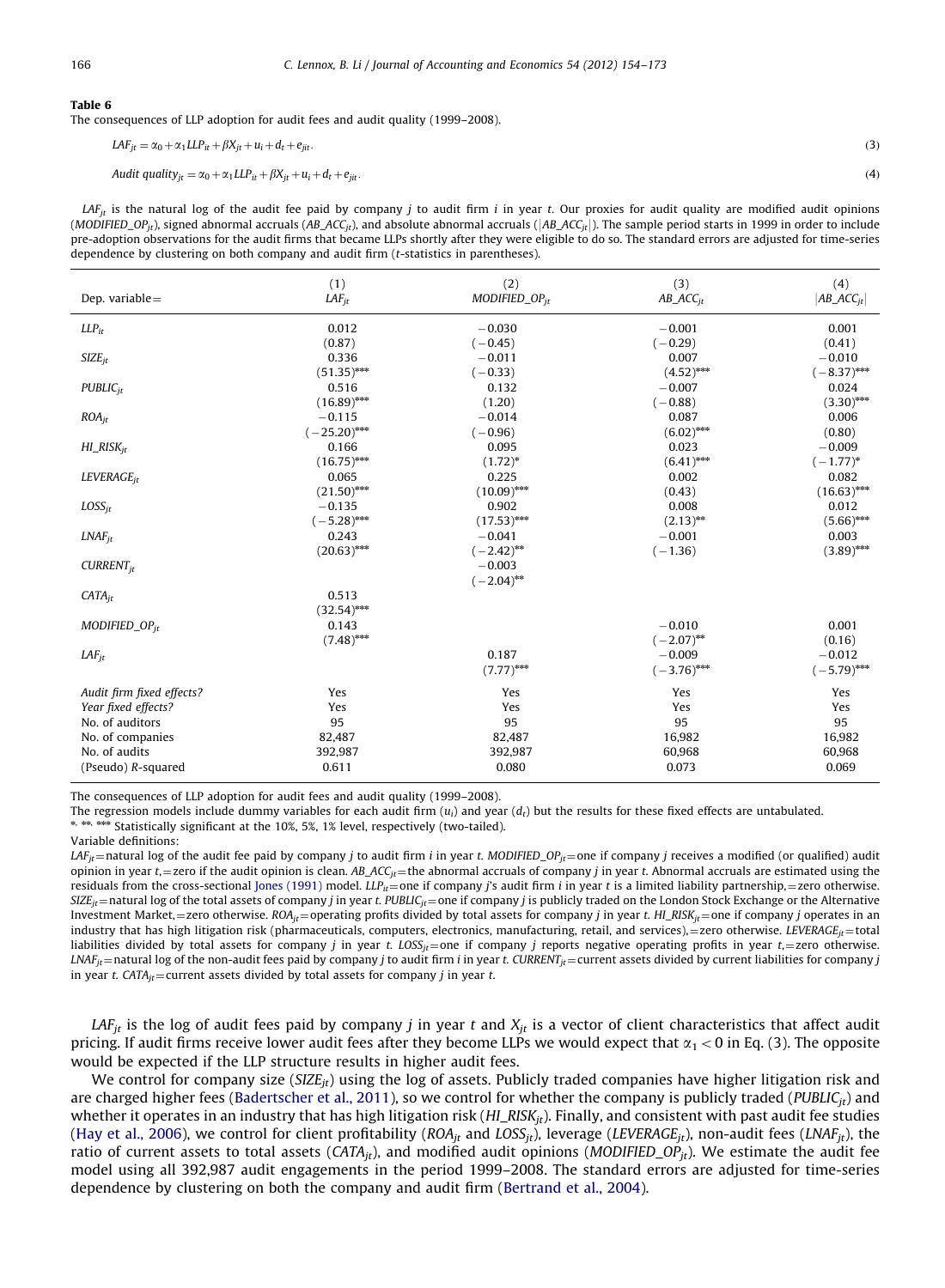The results are reported in Col. (1) of [Table 6](#page-12-0). The  $LLP_{it}$  variable is insignificant indicating that LLP adoption does not have a significant impact on audit fees.<sup>10</sup> Together, the evidence from auditors' market shares and audit fees indicates that clients do not reduce their demand for the audits of firms that adopt LLP status. In other words, it does not appear that clients prefer to be audited by firms that have unlimited liability.

#### 5.3. Audit quality

We examine whether the switch to limited liability affects audit quality by estimating Eq. (4):

$$
Audit\;quality_{jt} = \alpha_0 + \alpha_1 LLP_{it} + \beta X_{jt} + u_i + d_t + e_{jt}.
$$
\n<sup>(4)</sup>

The dependent variable measures the quality of the audit supplied to company  $j$  in year  $t$ . Again, the LLP variable captures the impact of becoming an LLP, after controlling for audit firm fixed effects  $(u_i)$ , year fixed effects  $(d_i)$  and other client characteristics  $(X_{it})$ .

Following prior research (e.g., [DeFond et al., 2002\)](#page-19-0), we use audit opinions to proxy for the auditors' propensity to detect and report problems related to the client. Thus, our first measure of audit quality is the auditor's issuance of a modified opinion.<sup>11</sup> If audit quality is impaired after auditors become LLPs, we predict that they would issue clean unqualified opinions more often  $(\alpha_1 < 0$  in Eq. (4)). The opposite would be expected if the LLP structure improves audit quality. We also examine signed abnormal accruals, which are estimated using the cross-sectional [Jones \(1991\)](#page-19-0) model. An advantage of using signed rather than absolute abnormal accruals is that auditors and clients tend to disagree about income-increasing rather than income-decreasing earnings management and auditors generally require their clients to adjust earnings downwards rather than upwards ([DeFond and Jiambalvo, 1993](#page-19-0); [Kinney and Martin, 1994;](#page-19-0) [Nelson et al.,](#page-19-0) [2002](#page-19-0)). However, earnings can be managed either upwards or downwards, so we also use absolute abnormal accruals ([Chen](#page-18-0) [et al., 2008\)](#page-18-0).

Cols. (2)–(4) of [Table 6](#page-12-0) present results using the following dependent variables: (1) modified audit opinions (MODIFIED\_OP<sub>it</sub>), (2) signed abnormal accruals ( $AB\_ACC_{it}$ ), and (3) absolute abnormal accruals ( $|AB\_ACC_{it}|$ ). The standard errors are again adjusted for time-series dependence using the clustering procedure. The audit opinion model is estimated using all 392,987 engagements in the period 1999–2008 and the results are reported in Col. (2).<sup>12</sup> The coefficient on LLP<sub>it</sub> is statistically indistinguishable from zero, indicating that audit firms do not change their reporting behavior after they obtain limited liability. Results for the control variables are consistent with expectations given that the most common type of modified audit report is the going-concern opinion. Specifically, companies receive modified opinions more often if they incur losses, are in high risk industries, are highly leveraged, publicly traded, or pay high audit fees.

The second audit quality measure is the company's signed abnormal accruals  $(AB\_ACC_{it})$ . If LLP adoption leads to lower audit quality, we would expect companies to report aggressively high earnings after audit firms obtain limited liability. This leads to a prediction of a positive coefficient on the  $LLP_{it}$  variable in the model that has signed abnormal accruals as the dependent variable (Col. (3) of [Table 6](#page-12-0)).<sup>13</sup> Again, we find that the coefficient on  $LLP_{it}$  is statistically insignificant. Likewise we obtain insignificant results in Col. (4), where the dependent variable measures absolute rather than signed abnormal accruals.14 Overall, the results suggest that LLP adoption is not associated with earnings management.

It is important to caution that the reliability of these inferences depends on the suitability of audit opinions and abnormal accruals as proxies for audit quality. We therefore consider other measures. First, we measure the quality of accruals using the approach in [Dechow and Dichev \(2002\).](#page-19-0) In untabulated results, we find no significant relation between the  $LLP_{it}$  variable and clients' accrual quality. Second, we test whether there is a significant market reaction by investors of audit clients to news of the audit firm becoming an LLP. We use two event dates for this test: the date at which the audit

<sup>12</sup> The control variables are the same as in Col. (1) except that we include the ratio of current assets to current liabilities (*CURRENT<sub>jt</sub>*) as a control for liquidity. This variable replaces the ratio of current asse

<sup>14</sup> We obtain similar results if we follow [Hribar and Nichols \(2007\)](#page-19-0) by controlling for the standard deviation of cash flows from operations ( $\sigma$ CFO<sub>it</sub>). However, adding the  $\sigma$ CFO<sub>it</sub> variable is costly in terms of attrition because the sample declines from 60,968 observations to just 15,439.

<sup>&</sup>lt;sup>10</sup> We acknowledge that there is potential mis-classification of the fees received for audit versus non-audit services. To check whether this measurement error affects our results, we replace the dependent variable in Col. 1 of [Table 6](#page-12-0) with the log of total fees (i.e., audit and non-audit) and we remove the non-audit fee from the set of independent variables. We continue to find that the LLP variable is statistically insignificant.

 $11$  The FAME database indicates whether the audit report contains an unqualified clean opinion but it does not code the different types of modified opinions. To investigate this, we hand collect a random sample of 50 audit reports that are coded by FAME as being non-clean. We find that: one report contains an ''adverse'' opinion (i.e., the financials are not fairly presented); three reports contain opinion ''disclaimers'' (i.e., the auditor is unable to form an opinion due to a limitation on the scope of the audit); 15 reports contain ''except for'' opinions that are issued due to limitations on the scope of the audit or accounting disagreements over the presentation of the financial statements; 24 reports disclose going-concern problems (23 of the 24 reports are unqualified and one is an except for opinion); and 10 reports disclose fundamental uncertainties about other aspects of the financial statements (8 of the 10 reports are unqualified, one is an opinion disclaimer, and one is an except for opinion). Unlike in the US, audit opinions are not modified for changes in accounting standards or accounting policy.

<sup>&</sup>lt;sup>13</sup> The control variables are the same as in the audit opinion model except that we exclude the current ratio (CURRENT<sub>It</sub>) because it is mechanically correlated with accruals. The sample size is smaller in the models of abnormal accruals for two reasons. First, we require that data are available to calculate total accruals (i.e., we require data on the change in current assets, change in current liabilities, change in cash, change in debt in current liabilities, and depreciation and amortization.) This reduces our sample to 77,612 observations. Second, we require data for the other variables in the [Jones \(1991\)](#page-19-0) model in order to estimate abnormal accruals (i.e., we require data on the change in sales, lagged total assets, gross PPE, and industry SIC codes.) This second requirement reduces our sample to 60,968 observations.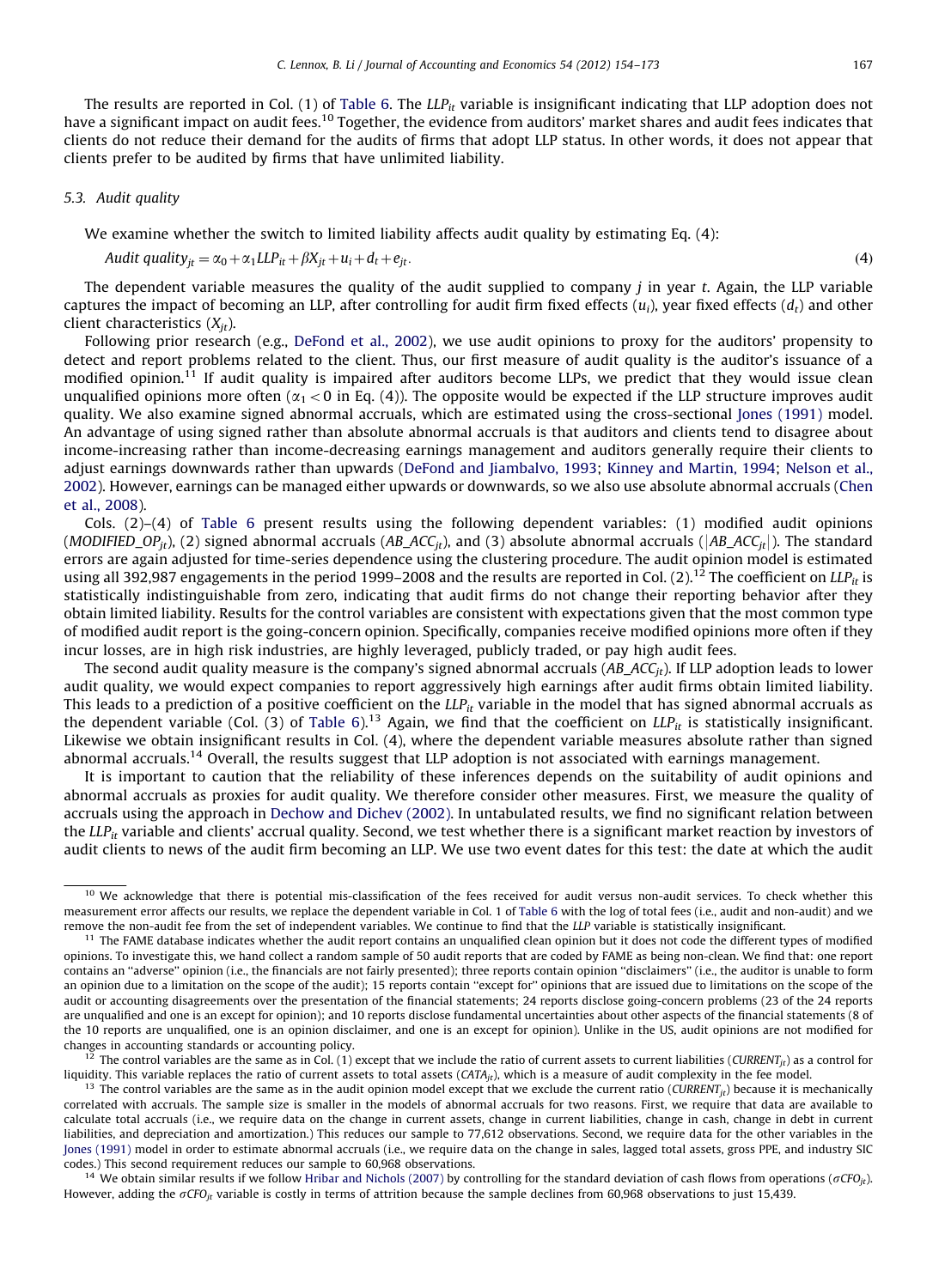<span id="page-14-0"></span>firm becomes an LLP and the date that the LLP legislation was passed. We include the latter because investors may anticipate which audit firms would be most likely to change their organizational form. We conduct the event study on just the publicly traded companies given that stock returns are unavailable for private companies. For both event dates, we fail to detect any significant market reaction. Again, this is inconsistent with LLP adoption having adverse consequences for audit clients.

#### 5.4. Client poaching by the auditor of the LLP firm

Of the 38 LLP firms in our sample, 32 are required to have their financial statements independently audited by another firm. We posit that this is costly because the LLP's auditor is uniquely positioned to poach clients from the LLP firm. We test this by comparing how many clients the LLP firm loses to its auditor in the periods before versus after LLP adoption.

Ln $(\#CLIENTS\_LOST\_AUD_{it}) = \alpha_0 + \alpha_1 LLP_{it} + \alpha_2 Ln(\#CLIENTS\_LLP_{it}) + \alpha_3 Ln(\#CLIENTS\_AUDITOR_{it}) + u_i + d_t + e_{it}.$  (5)

In Eq. (5) the LLP<sub>it</sub> variable equals one during the years in which the LLP firm is audited, and zero during the same firm's pre-LLP years. For example, Deloitte LLP is audited by Grant Thornton from 2004 to 2008, so  $LLP_i$  equals one for Deloitte LLP between 2004 and 2008, and zero between 1999 and 2003. The dependent variable (Ln(#CLIENTS\_LOST\_AUD<sub>it</sub>)) equals the log of one plus the number of clients lost by LLP firm *i* to its auditor in year *t*. For example, in the case of Deloitte LLP and its auditor Grant Thornton, we count the number of clients that switch from Deloitte to Grant Thornton in each year from 1999 to 2008. (We take logs to reduce the impact of skewness and outliers in the raw variable.) Under the client poaching hypothesis, we expect that LLP firms lose more clients to their auditors after LLP adoption than they do before LLP adoption. This would imply a positive coefficient on  $LLP_{it}$  in Eq. (5).

Eq. (5) controls for the size of the LLP firm  $(Ln(\#CLIENTS_LLP_{it}))$  and the size of its auditor  $(Ln(\#CLIENTS_LUDITOR_{it}))$ . We also include audit firm fixed effects  $(u_i)$  and year fixed effects  $(d_i)$ . There are 182 yearly observations that pertain to the pre-LLP period when the firms are not audited  $(LLP_{it}=0)$  and 99 observations in the LLP period when they are audited ( $LLP_{it}$ =1). Thus, the sample comprises 281 audit firm years.

The results for Eq. (5) are presented in Table 7. The coefficient on  $LLP_{it}$  is positive and statistically significant  $(t$ -stat. $=$  2.85) implying that an LLP firm loses more clients to its auditor after the change in organizational form. In terms

#### Table 7

Clients lost by the LLP firms to their own auditors and to other auditors (1999–2008).

Table 7 tests whether LLP firms lose more clients during the years in which they are audited compared with the years before they are audited. The sample comprises the 32 LLP firms that are audited by other audit firms. In Eq. (7) the dependent variable measures the number of clients lost to the LLP's own auditor. In Eq. (8) the dependent variable measures the number of clients lost to auditors other than the LLP's own auditor.

$$
Ln(\#CLIENTS\_LOST\_AUD_{it}) = \alpha_0 + \alpha_1 LLP_{it} + \alpha_2 Ln(\#CLIENTS\_LLP_{it}) + \alpha_3 Ln(\#CLIENTS\_AUDITOR_{it}) + u_i + d_t + e_{it}.
$$
\n
$$
(5)
$$

Ln $(HCLIENTS\_LOST\_NOTAUD_{it}) = \alpha_0 + \alpha_1 LLP_{it} + \alpha_2 Ln(HCLIENTS\_LLP_{it}) + \alpha_3 Ln(HCLIENTS\_AUDITOR_{it}) + u_i + d_t + e_{it}.$  (6)

|                                 |          | Dep. variable $=Ln(\#CLIENTS_LOST_AUD_{it})$ |          | $Ln(\#CLIENTS_LOST_NOTAUD_{it})$ |
|---------------------------------|----------|----------------------------------------------|----------|----------------------------------|
|                                 | Coeffts. | t-stats.                                     | Coeffts. | t-stats.                         |
| $LLP_{it}$                      | 0.324    | $2.85***$                                    | 0.085    | 0.43                             |
| $Ln(\#CLIENTS\_LLP_{it})$       | 0.185    | $2.40**$                                     | 0.090    | 0.67                             |
| $Ln(\#CLIENTS \; ADDITOR_{it})$ | $-0.015$ | $-0.38$                                      | 0.083    | 1.22                             |
| Audit firm fixed effects?       |          | Yes                                          |          | Yes                              |
| Year fixed effects?             |          | Yes                                          |          | Yes                              |
| No. of LLP firms                |          | 32                                           |          | 32                               |
| No. of LLP firm years           |          | 281                                          |          | 281                              |
| R-squared                       |          | 0.429                                        |          | 0.447                            |

The regression model includes dummy variables for each audit firm  $(u_i)$  and year  $(d_i)$  but the results for these fixed effects are untabulated. The standard errors are adjusted for time-series dependence by clustering on each audit firm.

\*\* Statistically significant at the 5% level (two-tailed).

Variable definitions:

 $LLP_{it}$ =One in the post-LLP adoption years during which the LLP firm is audited, zero during the pre-LLP adoption years. For example, Deloitte LLP is audited by Grant Thornton from 2004 to 2008, so  $LLP_{it}$  takes the value one for Deloitte LLP between 2004 and 2008 and zero between 1999 and 2003.  $Ln(\#CLIENTS_LOST\_AUD_{it})$  = the natural log of one plus the total number of clients that LLP firm i loses to its auditor in year t. For example, in the case of Deloitte LLP and its auditor Grant Thornton, we count the number of clients that switch from Deloitte LLP to Grant Thornton, *Ln*(#CLIENTS\_LOST\_NO- $TADD_{it}$ ) = the natural log of one plus the total number of clients that LLP firm i loses to firms other than its own auditor. For example, in the case of Deloitte LLP and its auditor Grant Thornton, we count the number of clients that switch from Deloitte LLP to firms other than Grant Thornton.  $Ln(\#CLIENTS_LLP_{it})$  = the natural log of the total number of clients for LLP firm *i* in year t. Ln(#CLIENTS\_AUDITOR<sub>it</sub>) = the natural log of the total number of clients for the auditor of LLP firm  $i$  in year  $t$ .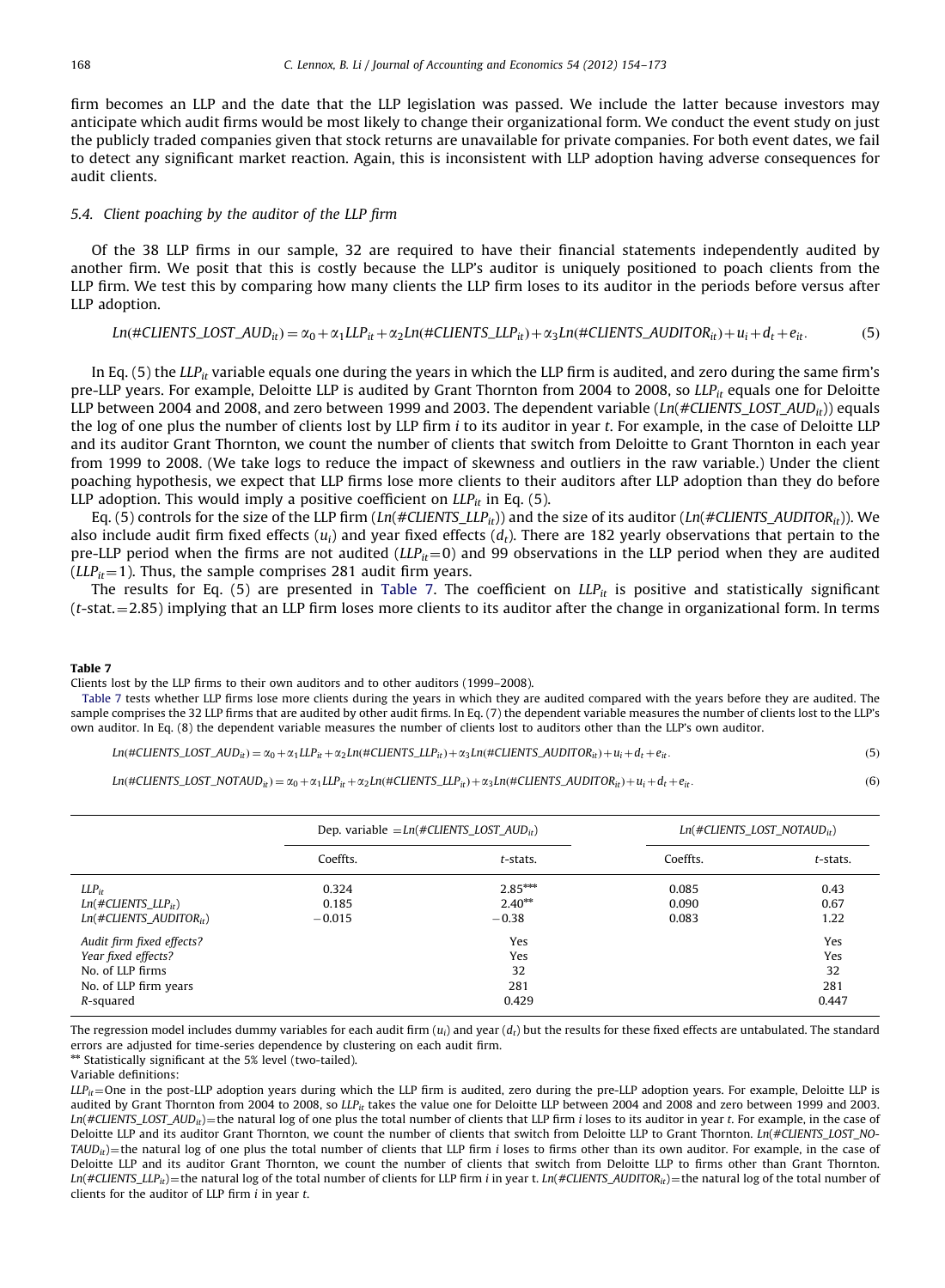$(6)$ 

of economic significance, the coefficient on  $LLP_{it}$  translates into the LLP firm losing an extra 0.55 clients to its auditor in each year. A poached client represents a lost engagement not only in the first year but also in subsequent years. Given that the average LLP firm loses 0.55 engagements per year due to client poaching, this would mean that after ten years the LLP firm would have lost approximately 30 annual audit engagements  $(30.25=0.55\times(1+2+\cdots+9+10))$ , or an average of three engagements per year. To be sure, the economic magnitude of this cost is small for the very large audit firms. For example, the loss of three clients is equivalent to just 0.01% of the annual revenue of the largest LLP firm (PricewaterhouseCoopers).<sup>15</sup> However, the client poaching cost is more significant for the smaller firms. For example, it is equivalent to 10.12% of annual revenue for the smallest LLP firm that loses clients to its auditor (Price Bailey LLP).<sup>16</sup> Moreover, the poached clients are not solely private companies. In an untabulated test, we find that client poaching is statistically significant for both publicly traded and private companies.<sup>17</sup>

To verify that these poaching results are really attributable to the relationship between the LLP firm and its auditor, we test whether LLP firms lose significant numbers of clients to firms that are not their auditors. Specifically, we construct a new dependent variable (Ln(#CLIENTS\_LOST\_NOTAUD<sub>it</sub>)) that measures the number of clients that the LLP firm loses to firms other than its own auditor. For example, in the case of Deloitte LLP and its auditor Grant Thornton, the  $Ln(\#CLIENTS$ <sub>LOST\_</sub>NOTAUD<sub>it</sub>) variable captures the number of clients that switch from Deloitte LLP to auditors other than Grant Thornton. Eq. (6) is the same as Eq. (5) except for this change to the dependent variable:

$$
Ln(\#CLIENTS\_LOST\_NOTAUD_{it}) = \alpha_0 + \alpha_1 LLP_{it} + + \alpha_2 Ln(\#CLIENTS\_LLP_{it}) + \alpha_3 Ln(\#CLIENTS\_AUDITIONTSAUDITOR_{it}) + u_i + d_t + e_{it}.
$$

The results for Eq. (6) are presented in [Table 7](#page-14-0). We find that the coefficient on the  $LLP_{it}$  variable is close to zero and statistically insignificant. Therefore, LLP firms do not lose more clients during the post-LLP period compared with the pre-LLP period. This is consistent with the evidence in [Table 5](#page-11-0) that audit firms do not lose market share after they become LLPs. In an untabulated test, we also find no evidence that LLP firms poach more clients from their auditors subsequent to LLP adoption. This finding helps to rule out the alternative explanation that there is a two-way client referral relationship between the LLP firm and its auditor that causes a higher frequency of clients switching between these two auditors. Overall, we conclude that it is costly for an audit firm to become an LLP because the firm is then exposed to client poaching by its own auditor. Except for this, we find no evidence that LLP adoption results in auditors losing clients.

#### 5.5. The large audit firms

LLP adoption may have little effect on the smaller audit firms for two reasons. First, LLP status provides no protection for a one-partner audit firm because it is impossible for such a firm to have any non-negligent partners in the event of an audit failure. Second, the costs of monitoring other partners' behavior may be low in firms that have few partners. We therefore re-run all our tests on the audit firms that earn at least £10 million in fees during the sample period. The results for these 39 audit firms are very similar to those tabulated for the full sample. We continue to find that audit firms are more likely to become LLPs if they are large and are exposed to higher litigation risk. We also find that the client portfolios of LLP firms are more heavily weighted toward public companies subsequent to the change in organizational form. We continue to find no evidence that audit firms lose clients or grow more slowly after they become LLPs. Finally, we continue to find that LLP adoption has no significant effect on audit fees or audit quality.<sup>18</sup>

## 5.6. Asset shifting from audit firms to partners' personal accounts

When an audit firm converts to LLP status, the personal assets of non-negligent partners cease to be exposed to the threat of litigation. Accordingly, an audit firm has an incentive to pull assets out of the firm and distribute them to partners after it becomes an LLP. This in turn means that partners will have less wealth invested inside the audit firm and less incentive to provide high quality audits. Based on this intuition, [Dye's \(1995\)](#page-19-0) theoretical model predicts that audit quality will fall after audit firms obtain limited liability because assets are shifted from within the audit firm partnership to

<sup>&</sup>lt;sup>15</sup> The mean audit fee that PricewaterhouseCoopers LLP loses as a result of poaching is £14,703 whereas its annual revenue averages £550 million during our sample period. Therefore, the loss of three clients would cost the firm approximately 0.01% of its revenue  $(0.0001 = 3 \times 14,703/550,000,000)$ .  $^{16}$  The mean audit fee that Price Bailey LLP loses as a result of poaching is £29,000 whereas its annual revenue averages £860,000 during our sample

period. Therefore, the loss of three clients would cost the firm approximately 10.12% of its revenue (0.1012 =  $3 \times 29,000/860,000$ ).  $17$  A natural question is whether LLP firms include non-compete clauses in their audit engagement contracts in order to prevent their clients from being poached. Although English Common Law originally held non-compete clauses to be unenforceable, contemporary case law permits non-compete clauses in two specific circumstances: (1) a non-compete clause is allowed in the case of a business sale in order to prevent a former owner from opening

up a new competing business, (2) a non-compete clause is allowed in an employment contract in order to prevent an employee poaching customers from the former employer. Neither of these circumstances covers the situation where an audit firm audits an LLP audit firm. Moreover, our findings suggest that non-compete clauses are not generally used in this situation. If they were being used, we would find that fewer clients are lost by the LLP firm to its auditor after the firm becomes an LLP, whereas our results indicate the opposite.

<sup>&</sup>lt;sup>18</sup> There are eight audit firm mergers and four newly established audit firms within our sample. All of our conclusions are unchanged when we drop the merging and newly established firms from the sample.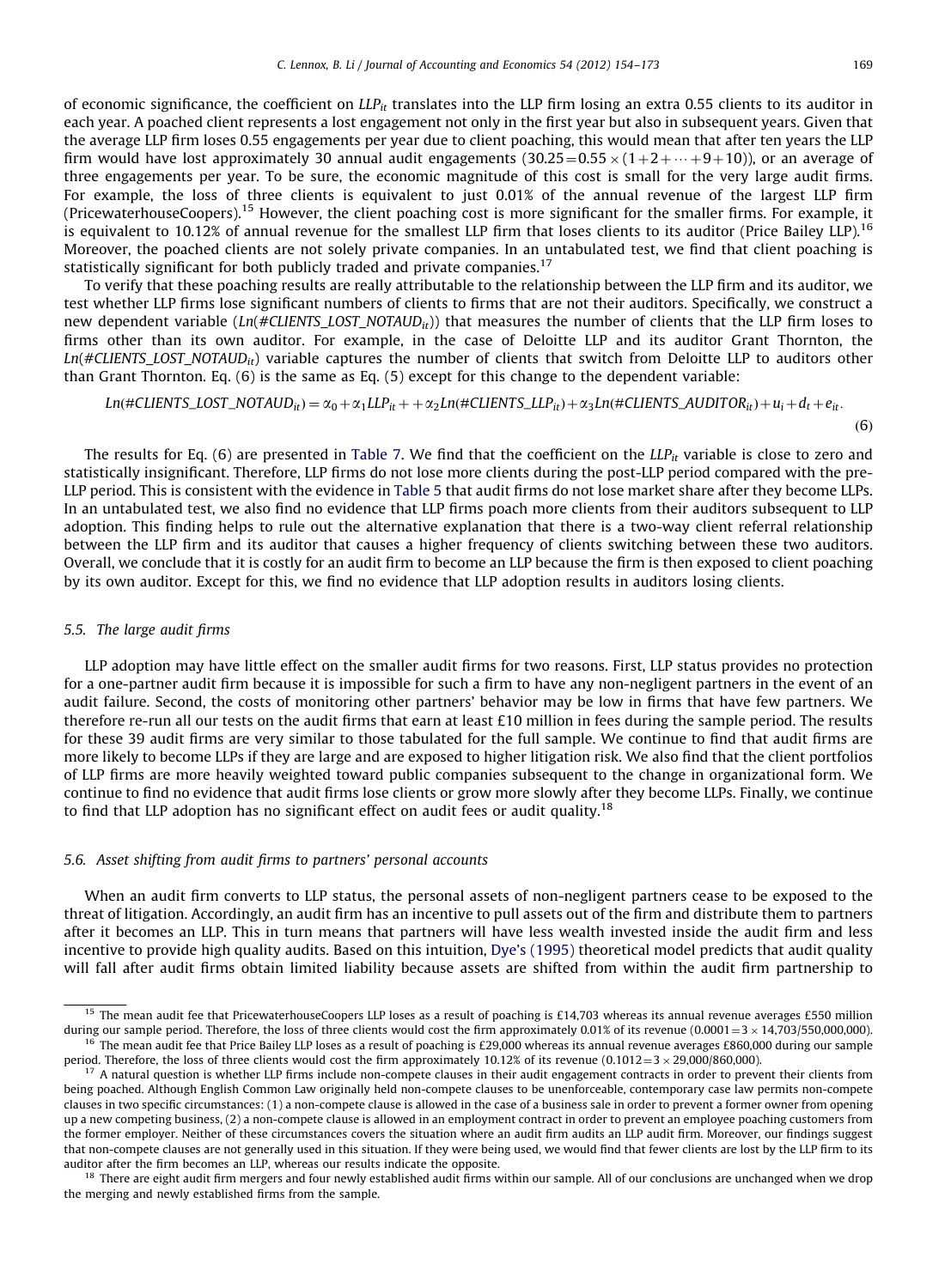<span id="page-16-0"></span>partners' personal accounts. On the other hand, this prediction may not hold if LLP firms maintain incentives for high quality audits by retaining partners' wealth inside their audit firms.

We search for evidence of wealth transfers by examining the equity held by partners within their audit firms in the periods before versus after LLP adoption. Of the 38 LLP firms in our sample, 21 firms provide information on both partnership equity and the number of partners during the pre-LLP year. For these firms, we measure partnership equity per partner during the pre-LLP year and in each subsequent year up to the end of our sample period. This gives a sample of 21 pre-LLP and 77 post-LLP observations. We then estimate the following model:

$$
Ln(Equity per partner_{it}) = \alpha_0 + \alpha_1 LLP_{it} + u_t + e_t + e_{it}.
$$
\n(7)

The dependent variable is the log of the average equity stake held by audit partners in their firms (i.e., partners' inside wealth). The LLP<sub>it</sub> variable equals zero in the year prior to LLP adoption, and one in all subsequent years. If equity is withdrawn subsequent to LLP adoption, we expect significant negative coefficients on  $LLP_{it}$ .

A limitation of Eq. (7) is that it does not directly address the conduit through which wealth is withdrawn from audit firms and re-distributed to audit partners' personal accounts. We therefore construct a more direct measure of this conduit by comparing how much audit firms distribute to their partners in the periods before versus after LLP adoption:

## Ln $(Distribution per partner_{it}) = \alpha_0 + \alpha_1 LLP_{it} + \alpha_2 Ln (Profits per partner_{it}) + \alpha_3 Ln (Total assets_{it}) + u_i + d_t + e_{it}.$  (8)

The dependent variable in Eq.  $(8)$  is the log of the average distribution to each partner by audit firm *i* in year *t*. If LLP firms distribute more of their wealth to partners subsequent to LLP adoption we would expect significant positive coefficients on LLP<sub>it</sub> ( $\alpha_1 > 0$ ). There are 14 LLP firms that report partner distributions in the year prior to LLP adoption. The estimation sample consists of 70 audit firm years (14 observations are pre-LLP while 56 are post-LLP).

Eq. (8) controls for the log of an audit firm's profits per partner (Ln(Profits per partner<sub>it</sub>)) because partner distributions are driven by audit firms' profit sharing rules.<sup>19</sup> We expect that partners receive bigger payouts when their firms are more profitable and so we predict a significant positive coefficient on Ln(Profits per partner<sub>it</sub>) ( $\alpha_2$  > 0). We also control for audit firm size (Ln(Total assets<sub>it</sub>)) because prior research on executive compensation suggests that size is important.

[Table 8](#page-17-0) reports descriptive statistics and regression results for the 21 LLP firms that have equity per partner data. Panel A finds that the average equity stake of partners is approximately £100,000 to £400,000 depending on the size of the audit firm. Partners' inside wealth is larger at the larger audit firms. For example, the average partner at Deloitte has an equity stake of £424,459 in the year prior to LLP adoption, while the average partner at Nexia Smith and Williamson has an equity stake of £111,760. Naturally, data on partners' outside wealth, such as their personal savings, are not publicly available. Nevertheless, we can gauge their likely outside wealth by examining how much partners are paid annually. [Table 8](#page-17-0) shows that the average annual distribution per partner is typically about £150,000–£500,000, with partners at the larger audit firms earning more. The combination of high distributions and low equity suggest that a considerable proportion of partners' wealth is held in personal accounts outside of audit firms. In turn, this means that there are substantial reductions in partners' risk exposure subsequent to LLP adoption.

Panel A of [Table 8](#page-17-0) reveals no systematic reduction in audit partners' inside wealth subsequent to LLP adoption. Partner equity increases (decreases) in 13 (8) audit firms from the year immediately prior to LLP adoption to the year immediately afterwards. Consistent with this, the regression results in Panel B find an insignificant negative coefficient on the  $LLP_{it}$ variable in Eq. (7). Thus, equity is not withdrawn and re-distributed to partners' personal accounts subsequent to LLP adoption. Likewise, the results for Eq. (8) indicate that LLP adoption does not result in larger distributions to partners. As expected, Eq. (8) finds a strong positive relation between partners' distributions and the audit firm's profitability  $(t$ -stat. $=6.20)$ <sup>20</sup> Audit firm size is negatively associated with partners' distributions, after controlling for audit firm fixed effects and performance ( $t$ -stat. $=$ –8.80).

Overall, we find no evidence that wealth is shifted from inside audit firms to partners' personal accounts subsequent to LLP adoption. However, it is important to caution that we do not have data on equity per partner and distribution per partner for many of the audit firms in our sample and it is conceivable that there is a positive correlation between nondisclosure and asset shifting. Moreover, it is conceivable that some of the LLP audit firms shifted wealth to partners' personal accounts in year t-2, two years prior to adopting LLP status in year t.

## 6. Conclusions

The evidence in this study indicates that larger audit firms and firms that are exposed to greater litigation risk are more likely to become LLPs. This is consistent with these firms having stronger incentives to protect their partners' personal assets. Switching is costly, however, as an LLP firm is required to publicly disclose its financial statements and the financial statements of large LLP firms are subject to independent audit. Our findings suggest that the audit requirement is costly because it increases the rate at which the LLP firm loses clients to the firm that audits its financial statements. Beyond the

<sup>&</sup>lt;sup>19</sup> All of the LLP firms in our sample report positive profits, so using the log transformation does not cause any of the problems that are normally associated with non-positive values. In an untabulated test, we estimate Eqs. (7) and (8) using the raw variables rather than the log transformations and our inferences are unchanged.

 $20$  In a supplementary test, we find no significant change in audit firm profitability subsequent to LLP adoption.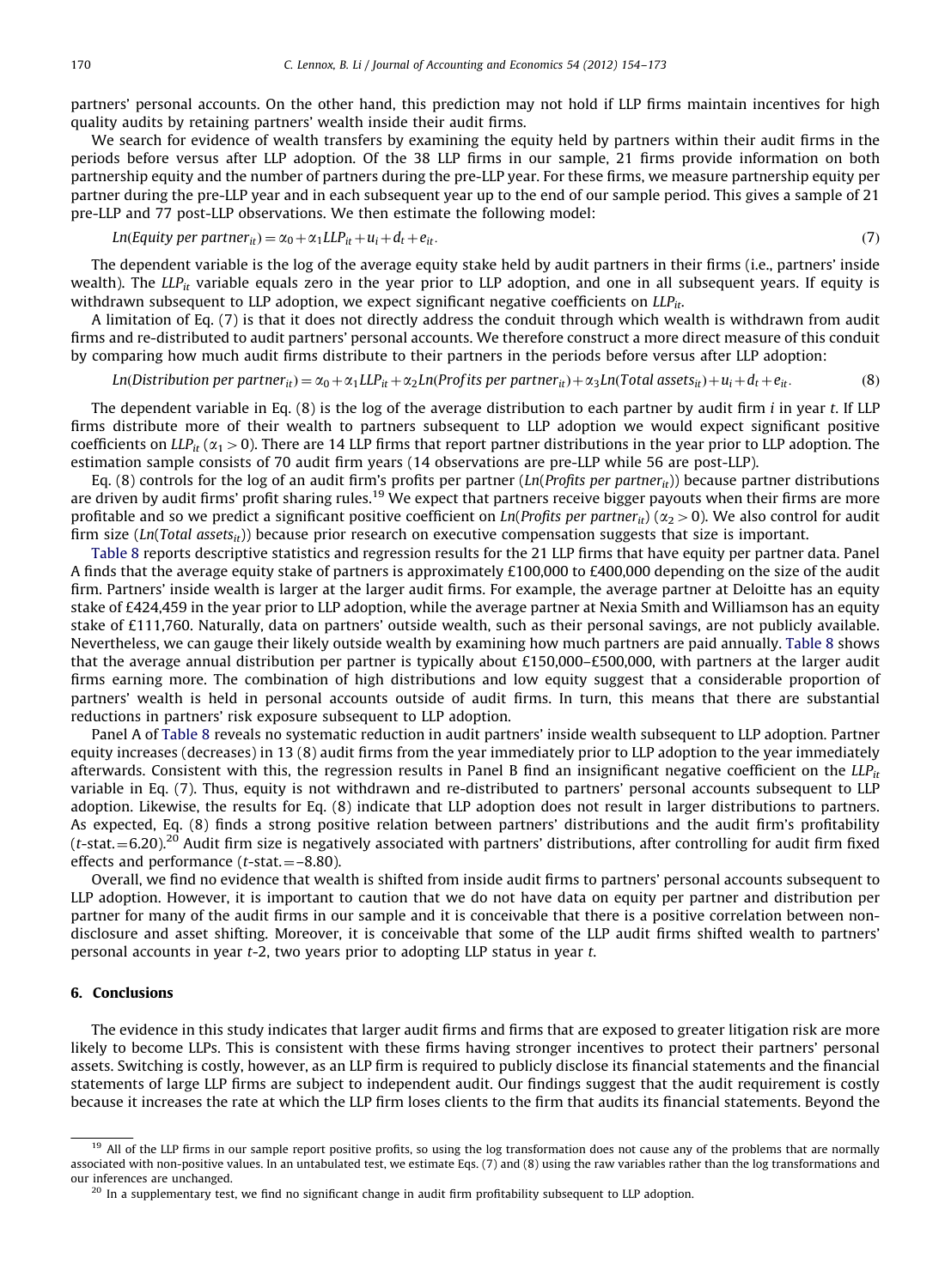<span id="page-17-0"></span>Partners' equity holdings and their annual distributions before versus after LLP adoption.

Panel A: Partners' equity and annual distributions to partners

|                              | Average partnership equity |                         | Average annual distribution |                         |  |
|------------------------------|----------------------------|-------------------------|-----------------------------|-------------------------|--|
|                              | per partner (£000)         |                         | per partner (£000)          |                         |  |
|                              | Year before LLP adoption   | Year after LLP adoption | Year before LLP adoption    | Year after LLP adoption |  |
| Deloitte LLP                 | 424.459                    | 413.954                 | n.a.                        | 568.106                 |  |
| Ernst & Young LLP            | 521.732                    | 425.922                 | 421.248                     | 447.924                 |  |
| PricewaterhouseCoopers LLP   | 340.842                    | 448.733                 | 404.505                     | 575.392                 |  |
| <b>Grant Thornton LLP</b>    | 326.063                    | 381.045                 | n.a.                        | 296.916                 |  |
| UHY Hacker Young LLP         | 358.493                    | 386.616                 | 208.511                     | 278.667                 |  |
| PKF LLP                      | 315.198                    | 373.280                 | 191.349                     | 227.160                 |  |
| Buzzacott I.I.P              | 311.446                    | 315.148                 | n.a.                        | 271.835                 |  |
| Chantrey Vellacott LLP       | 264.406                    | 226.205                 | 104.619                     | 111.143                 |  |
| Kingston Smith LLP           | 261.183                    | 298.273                 | n.a.                        | 247.168                 |  |
| Berg Kaprow Lewis LLP        | 270.555                    | 251.334                 | 123.103                     | 130.094                 |  |
| BDO Stoy Hayward LLP         | 211.932                    | 219.366                 | 189.011                     | 204.574                 |  |
| Mazars LLP                   | 219.533                    | 215.450                 | 110.880                     | 159.413                 |  |
| Moore Stephens LLP           | 184.836                    | 166.400                 | 156.394                     | 158.211                 |  |
| RSM Robson Rhodes LLP        | 166.705                    | 198.494                 | 164.039                     | 144.910                 |  |
| Horwath Clark Whitehill LLP  | 171.293                    | 175.750                 | 140.017                     | 156.417                 |  |
| Barnes Roffe LLP             | 148.127                    | 176.979                 | n.a.                        | 173.425                 |  |
| Macintyre Hudson LLP         | 129.951                    | 130.099                 | n.a.                        | 122.667                 |  |
| Nexia Smith & Williamson LLP | 111.760                    | 114.292                 | 142.920                     | 116.292                 |  |
| Reeves & Neylan LLP          | 84.718                     | 97.250                  | n.a.                        | n.a.                    |  |
| Price Bailey LLP             | 63.808                     | 63.370                  | 59.731                      | 51.000                  |  |
| MRI Moores Rowland LLP       | 54.133                     | 52.086                  | 174.903                     | 216.767                 |  |

Panel B: Regression results

Ln(Equity per partner<sub>it</sub>) =  $\alpha_0 + \alpha_1$  LLP<sub>it</sub> +  $u_i + d_t + e_{it}$ .

Ln(Distribution per partner<sub>it</sub>) =  $\alpha_0 + \alpha_1$  LLP<sub>it</sub> +  $\alpha_2$  Ln(Profits per partner<sub>it</sub>) +  $\alpha_3$  Ln(Total assets<sub>it</sub>) +  $u_i$  +  $d_t$  +  $e_{it}$ .

The regression models include fixed effects for each audit firm  $(u_i)$  and year  $(d_i)$ .

|                                                                                                                                                                                                | $Ln(Equity$ per partner <sub>it</sub> ) |             |                                                         | $Ln(Distribution per partner_{it})$ |  |
|------------------------------------------------------------------------------------------------------------------------------------------------------------------------------------------------|-----------------------------------------|-------------|---------------------------------------------------------|-------------------------------------|--|
|                                                                                                                                                                                                | Coefft.                                 | t-statistic | Coefft.                                                 | t-statistic                         |  |
| $LLP_{it}$<br>$Ln(Profits per partner_{it})$<br>$Ln(Total$ assets <sub>it</sub> )<br>Audit firm fixed effects?<br>Year fixed effects?<br>Audit firm-year observations<br>Number of audit firms | $-0.004$<br>Yes<br>Yes<br>98<br>21      | $-0.30$     | $-0.007$<br>0.085<br>$-0.131$<br>Yes<br>Yes<br>70<br>14 | $-0.58$<br>$6.20***$<br>$-8.80***$  |  |

\*\*\* Statistically significant at the 1% level (two-tailed).

private costs to audit firms, we find no evidence that LLP adoption has adverse consequences for audit clients. Specifically, the evidence does not indicate that clients prefer to be audited by non-LLP firms and we do not find any impairment of audit quality subsequent to LLP adoption. However, auditors are more willing to service publicly traded companies – which carry higher litigation risk than private company engagements – after they adopt limited liability.

A puzzle that we have been unable to resolve is why audit fees do not drop after audit firms become LLPs. LLP adoption protects the personal assets of non-negligent partners and therefore substantially reduces partners' risk exposure. In the absence of any change to audit quality, it is expected that companies would be able to negotiate lower audit fees following a reduction in partners' risk exposure. The fact we do not find this could be due to a lack of competition within the UK audit market such that LLP auditors avoid offering lower fees to their clients.

We caution that our paper has two other limitations. First, our analysis is restricted to audit firms in the UK. This caveat is important because the UK imposes costs to LLP adoption, namely the disclosure and audit requirements, that do not exist in most other countries. Therefore, it is important to emphasize that our findings may not generalize to other countries. Second, we do not observe the relevant counterfactual outcome for the organizational form that is not chosen by the audit firm. That is, we do not observe what the LLP firm's audit fees or its market share would have been if it had retained unlimited liability. Likewise, we do not observe what the non-adopting firm's fees or market share would have been if it had adopted LLP status. The decision to become an LLP firm is likely to be made optimally, taking into account the expected future consequences to the firm's partners. For example, the non-LLP auditors may have chosen to retain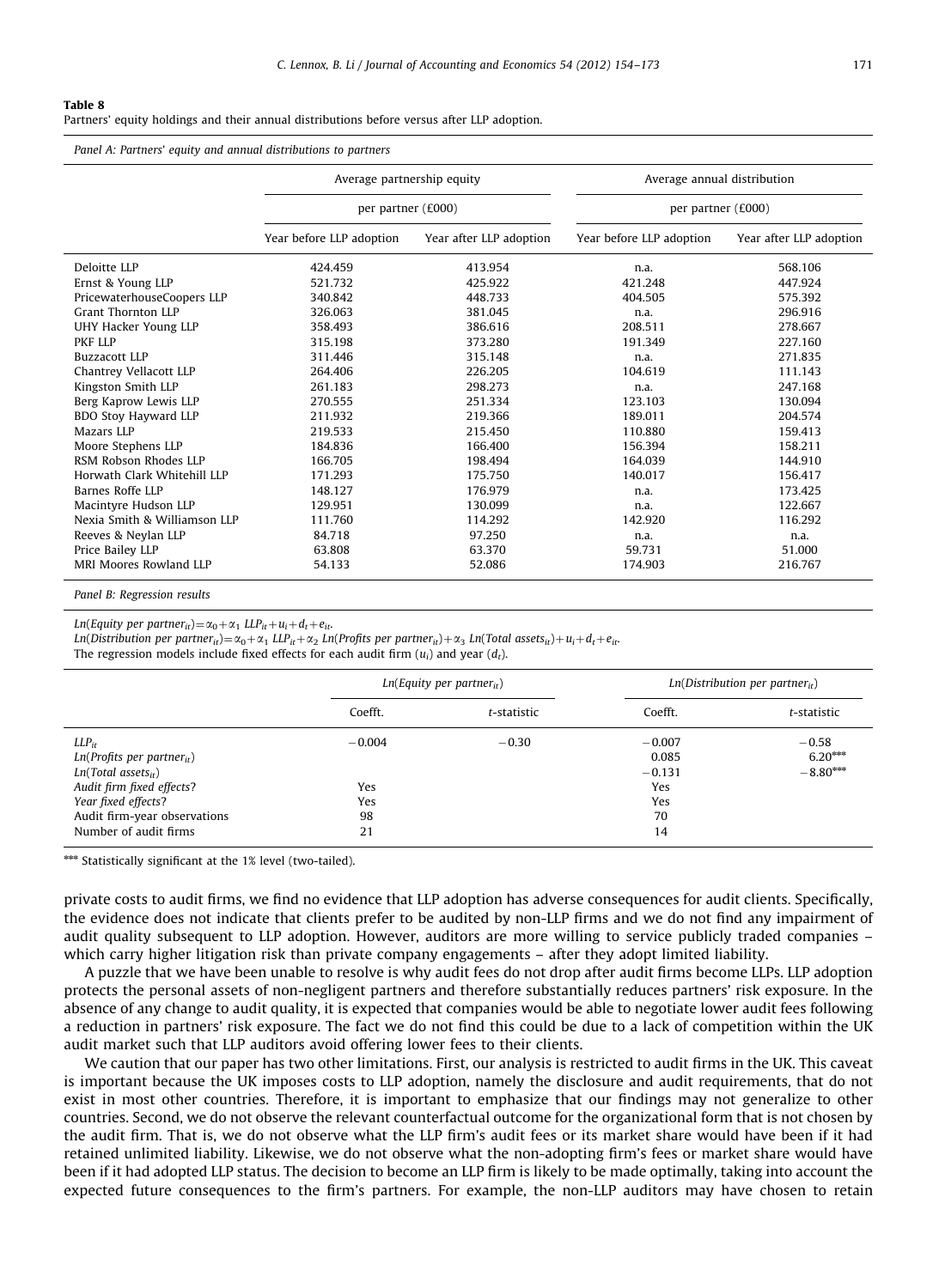#### <span id="page-18-0"></span>Table A1

Descriptive statistics and results for the audit fee model (2001–2008).

 $LAF_{it} = \alpha_0 + \alpha_1 SIZE_{it} + \alpha_2 BIGN_{it} + \alpha_3 PUBLIC_{it} + \alpha_4 HI\_RISK_{it} + \alpha_5 ROA_{it} + \alpha_6 MODIFIED\_OP_{it} + \alpha_7$  $LOSS_{it} + \alpha_8 LNAF_{it} + \alpha_9 CATA_{it} + \alpha_{10} LEVERAGE_{it}$  + Year fixed effects + u

| Panel A: Descriptive statistics for the variables used to estimate the audit fee model |                  |      |              |                |                 |  |
|----------------------------------------------------------------------------------------|------------------|------|--------------|----------------|-----------------|--|
| Variable                                                                               | Obs.             | Mean | Mediar.      | 1st Percentile | 99th Percentile |  |
| IAE.                                                                                   | $\sim$<br>276 A7 | 210  | $10^{\circ}$ | n nnr          | 5 61            |  |

| $\it{LAF}_{it}$                                                        | 326.623 | 2.219    | 2.197 | 0.000    | 5.617  |
|------------------------------------------------------------------------|---------|----------|-------|----------|--------|
| $SIZE_{it}$                                                            | 326,623 | 8.378    | 8.423 | 2.398    | 14.026 |
| $BIGN_{it}$                                                            | 326,623 | 0.588    | 1.000 | 0.000    | 1.000  |
| $PUBLIC_{it}$                                                          | 326,623 | 0.028    | 0.000 | 0.000    | 1.000  |
| $HI\_RISK_{it}$                                                        | 326,623 | 0.178    | 0.000 | 0.000    | 1.000  |
| $ROA_{it}$                                                             | 326,623 | $-0.177$ | 0.016 | $-5.065$ | 0.875  |
| $MODIFIED_OP_{it}$                                                     | 326,623 | 0.054    | 0.000 | 0.000    | 1.000  |
| $LOSS_{it}$                                                            | 326,623 | 0.431    | 0.000 | 0.000    | 1.000  |
| $LNAF_{it}$                                                            | 326,623 | 0.913    | 0.000 | 0.000    | 5.489  |
| $CATA_{it}$                                                            | 326.623 | 0.688    | 0.820 | 0.005    | 1.000  |
| LEVERAGE <sub>it</sub>                                                 | 326,623 | 0.861    | 0.685 | 0.006    | 9.931  |
| Panel B: Multivariate results for the audit fee model ( $R^2$ = 59.4%) |         |          |       |          |        |

|            | $SIZE_{it}$ | $BIGN_{it}$        | $PUBLIC_{it}$ | $HI\_RISK_{it}$ | $ROA_{it}$             |
|------------|-------------|--------------------|---------------|-----------------|------------------------|
| Coefft.    | 0.335       | 0.100              | 0.545         | 0.178           | $-0.120$               |
| t-stat.    | 187.13***   | 17.63***           | 34.96***      | 27.15***        | $-41.21***$            |
|            | $CATA_{ir}$ | $MODIFIED_OP_{ir}$ | $LOSS_{it}$   | $LMAF_{it}$     | LEVERAGE <sub>it</sub> |
| Coefft.    | 0.531       | 0.147              | $-0.141$      | 0.246           | 0.064                  |
| $t$ -stat. | 55.08***    | 14.82***           | $-25.59***$   | 116.12***       | 31.24***               |

The continuous variables are winsorized at the top 1% and bottom 99% percentiles. The standard errors in the audit fee model are adjusted for nonindependence by clustering on each company (t-statistics in parentheses).

**And Statistically significant at the 1% level (two-tailed).** 

Variable definitions:

LAF<sub>it</sub> = the natural log of the audit fee paid by company j in year t. SIZE<sub>it</sub> = the natural log of the total assets of company j in year t. BIGN<sub>it</sub> = one if company j hires a Big N audit firm in year t, zero otherwise. PUBLIC<sub>it</sub> = one if company j is publicly traded on the London Stock Exchange or the Alternative Investment Market,=zero otherwise. HI\_RISK<sub>it</sub>=one if company j operates in an industry that has high litigation risk (pharmaceuticals, computers, electronics, manufacturing, retail, and services),=zero otherwise.  $ROA_{it}$ =operating profits divided by total assets for company j in year t. MODIFIED\_OP<sub>it</sub> = one if company j receives a modified (or qualified) audit opinion in year t, = zero if the audit opinion is clean. LOSS<sub>it</sub> = one if company j reports negative operating profits in year t,=zero otherwise. LNA $F_{it}$ =the natural log of the non-audit fees paid by company j in year t. CATA<sub>it</sub> = current assets divided by total assets for company *j* in year *t. LEVERAGE<sub>it</sub>* = total liabilities divided by total assets for company *j* in year *t*.

unlimited liability because they foresaw that LLP adoption would have undesirable consequences for them. Likewise, the LLP auditors may have chosen to obtain limited liability because they foresaw that this would be optimal. Since the LLP adoption variable in our analysis is endogenous rather than exogenous, it is important to be cautious when interpreting the results of Eqs. (2)–(8) where LLP is used as an independent variable. In particular, it would be inappropriate to infer from our results that we are isolating the effects of exogenous LLP adoption. Rather, we are investigating the effects of a regulatory change that allows audit firms to choose for themselves whether LLP adoption is privately optimal for them.

## Appendix A

See Table A1.

## References

Accountancy Magazine, 2005. Get your teeth into LLPs. May, pp. 73–74.

Badertscher, B., Jorgensen, B., Katz, S., Kinney, W.R., 2011. The effect of ownership structure on audit fees. Working paper.

Baltagi, B.H., 1995. Econometric Analysis of Panel Data. Wiley, Chichester.

Beattie, V., Fearnley, S., 1994. The changing structure of the market for audit services in the UK—a descriptive study. The British Accounting Review 26, 301–322. Beattie, V., Fearnley, S., 1998. Audit market competition: auditor changes and the impact of tendering. The British Accounting Review 30, 261–289. Beatty, R., 1993. The economic determinants of auditor compensation in the initial public offerings market. Journal of Accounting Research 31, 294–302.

Becker, C.L., DeFond, M.L., Jiambalvo, J., Subramanyam, K.R., 1998. The effect of audit quality on earnings management. Contemporary Accounting Research 15, 1–24.

Bell, T.B., Landsman, W.R., Shackelford, D., 2001. Auditors' perceived business risk and audit fees: analysis and evidence. Journal of Accounting Research 39, 35–43. Bertrand, M., Duflo, E., Mullainathan, S., 2004. How much should we trust differences-in-differences estimates? The Quarterly Journal of Economics 119, 249–275. Chan, D., Pae, S., 1998. An analysis of the economic consequences of the proportionate liability rule. Contemporary Accounting Research 15, 457–480. Chaney, P., Philipich, K., 2002. Shredded reputation: the cost of audit failure. Journal of Accounting Research 40, 1221–1245.

Chen, C.Y., Lin, C.J., Lin, Y.C., 2008. Audit partner tenure, audit firm tenure, and discretionary accruals: Does long auditor tenure impair earnings quality. Contemporary Accounting Research 25, 415–445.